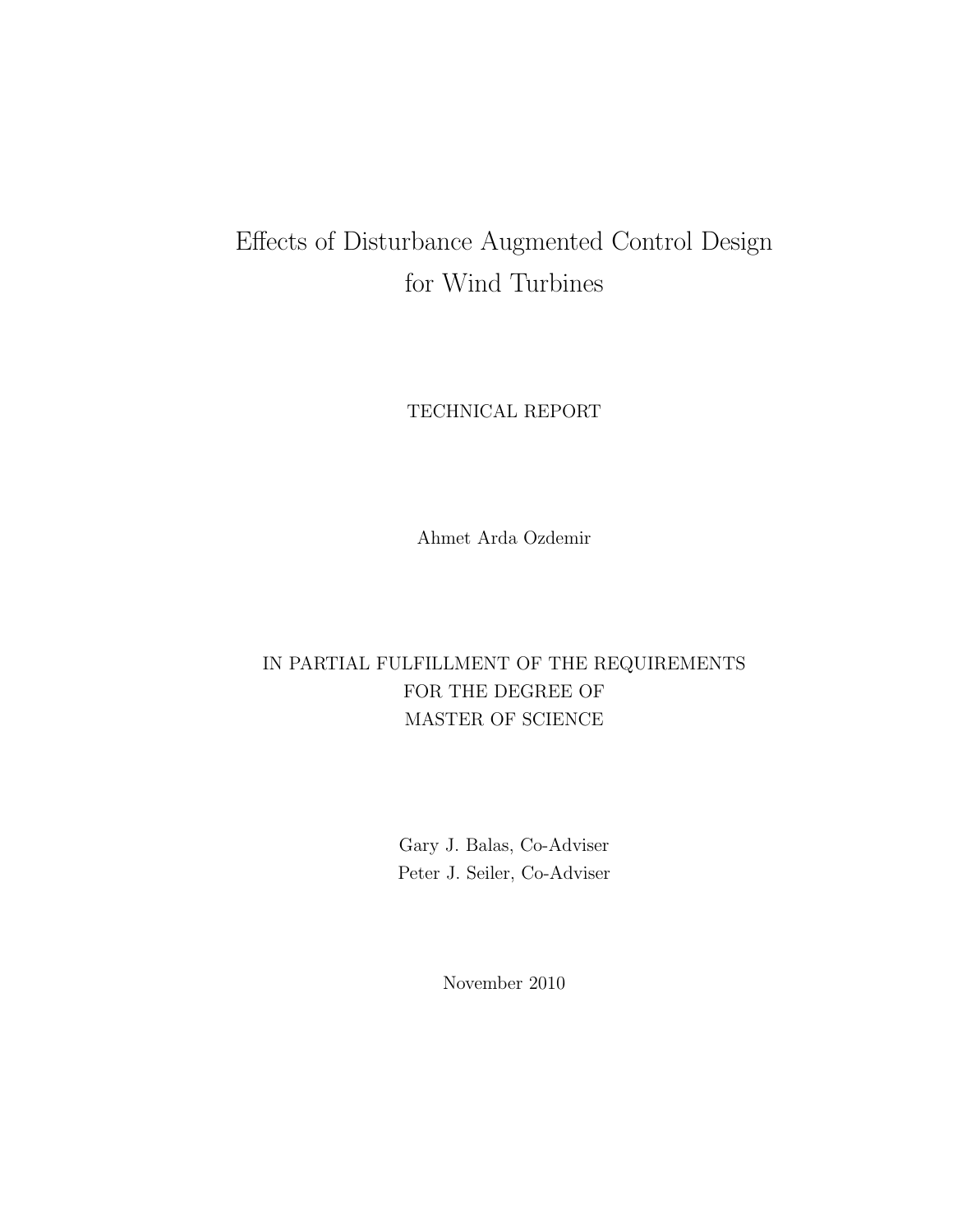#### **Abstract**

The use of disturbance models in wind turbine individual pitch control design to attenuate effects of persistent disturbances is investigated. Previous work has used individual pitch control and disturbance models to design controllers that reduce the blade loads at the frequencies associated with the rotor speed. This paper takes a similar approach of using a disturbance model within the  $H_{\infty}$  design framework to account for periodic loading effects. The controller is compared with a baseline design that does not include the periodic disturbance model. In constant wind speeds, the disturbance model design is significantly better than the baseline design at canceling blade loads at the rotor frequencies. However, these load reduction improvements are eliminated even in low turbulent wind conditions well below limitations defined in the commonly used wind turbine design standards. The two controllers perform similarly in turbulent conditions because the turbulent wind contains energy across a broad frequency spectrum. Therefore inclusion of periodic disturbance models in the control design may not lead to the expected load reduction in fielded wind turbines.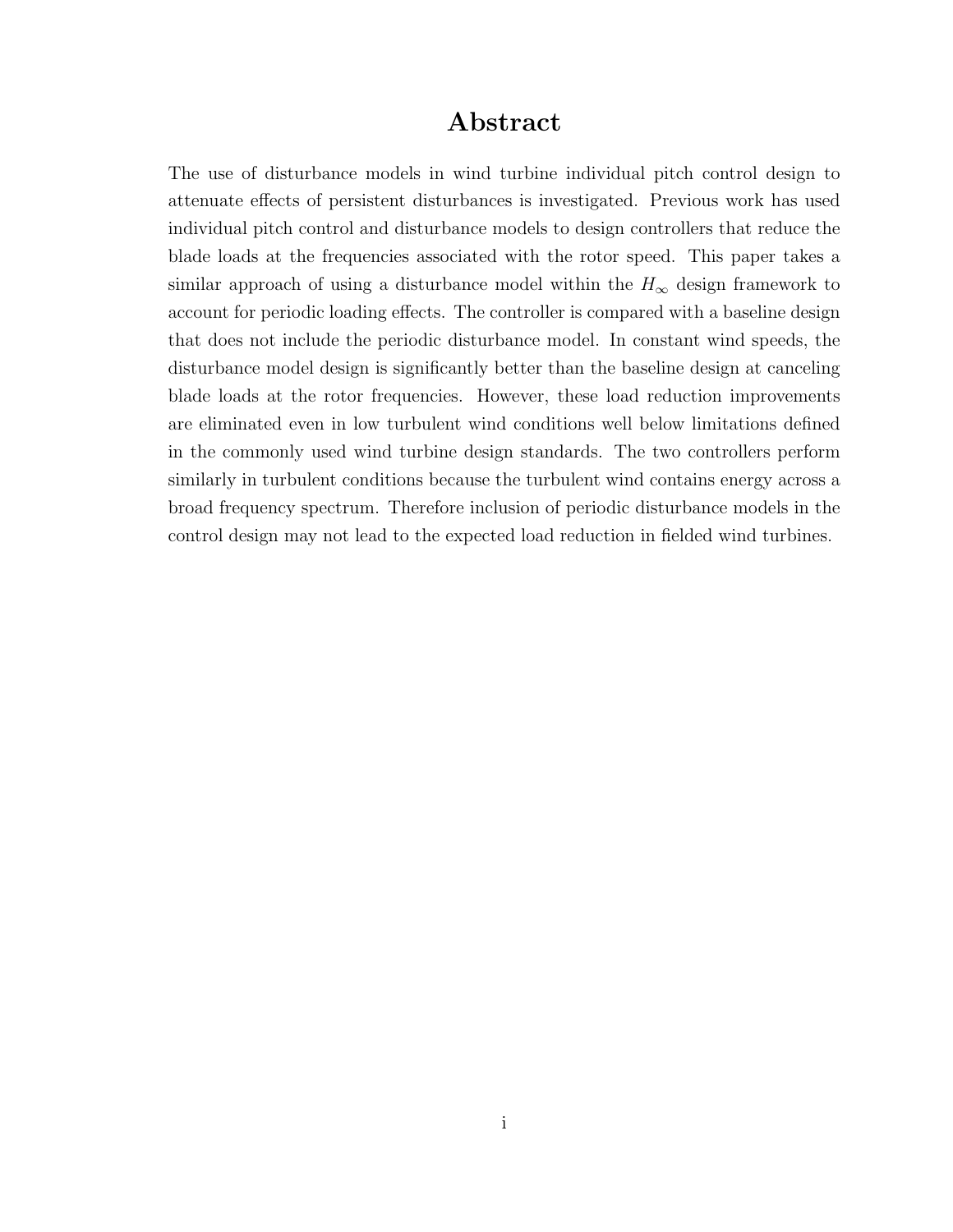# **Contents**

| List of Tables                                                                        | iii              |
|---------------------------------------------------------------------------------------|------------------|
| List of Figures                                                                       | iv               |
| Chapter 1 Introduction                                                                | 1                |
| Chapter 2 Wind Turbine Model                                                          | $\boldsymbol{4}$ |
| 2.1                                                                                   | $\overline{4}$   |
| 2.2                                                                                   | 6                |
| Chapter 3 Control Problem Formulation                                                 | 11               |
| Chapter 4 Results                                                                     | 20               |
| 4.1                                                                                   | 20               |
| Nonlinear Wind Turbine Simulations $\ldots \ldots \ldots \ldots \ldots \ldots$<br>4.2 | 22               |
| Chapter 5 Conclusions                                                                 | 32               |
| <b>Bibliography</b>                                                                   | 34               |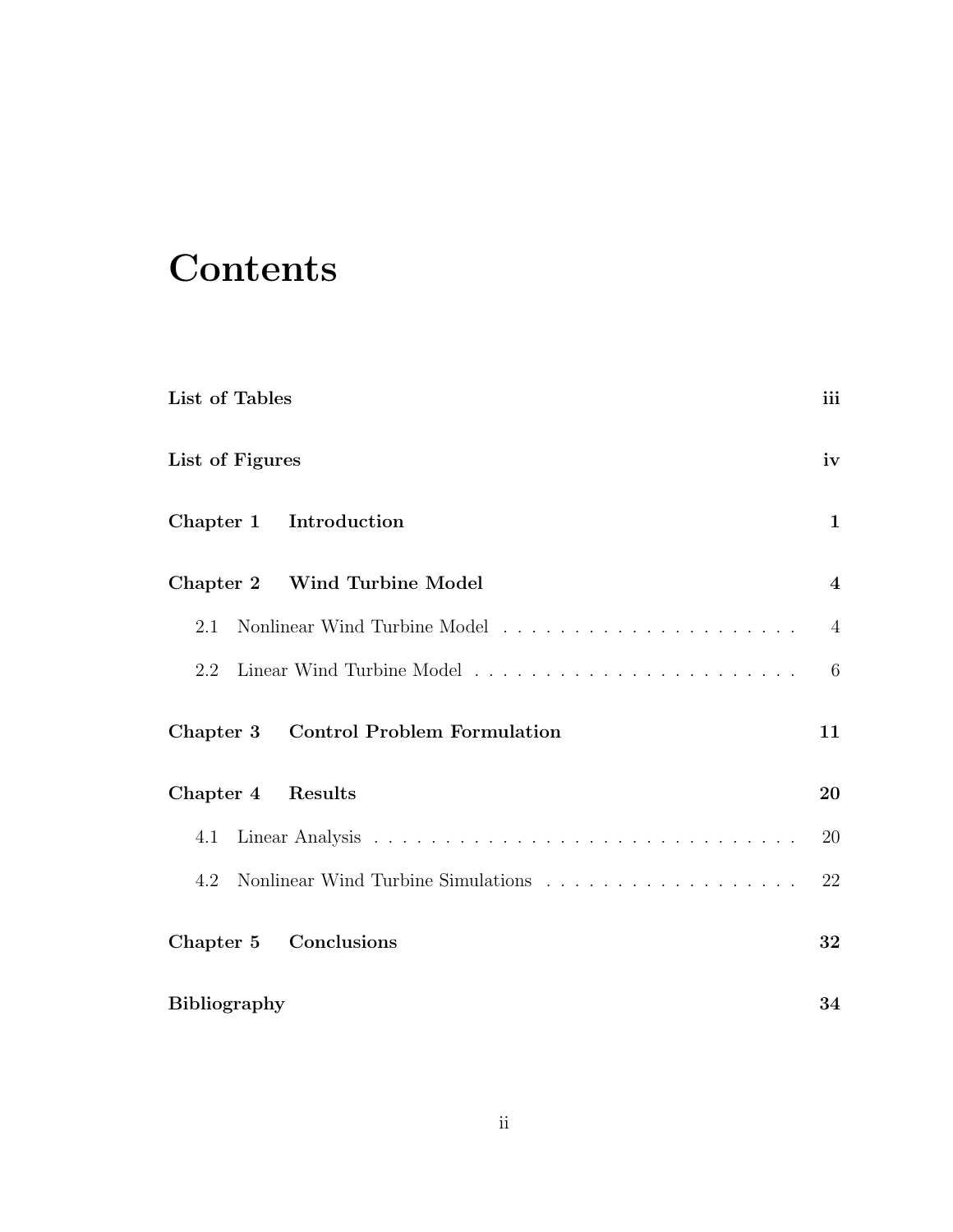# **List of Tables**

| 3.1 Transformation of System Dynamics through MBC 16               |  |
|--------------------------------------------------------------------|--|
| 4.1 Frequencies of System Modes of Interest 20                     |  |
| 4.2 Controller Performance Comparison for Nonlinear Simulations 26 |  |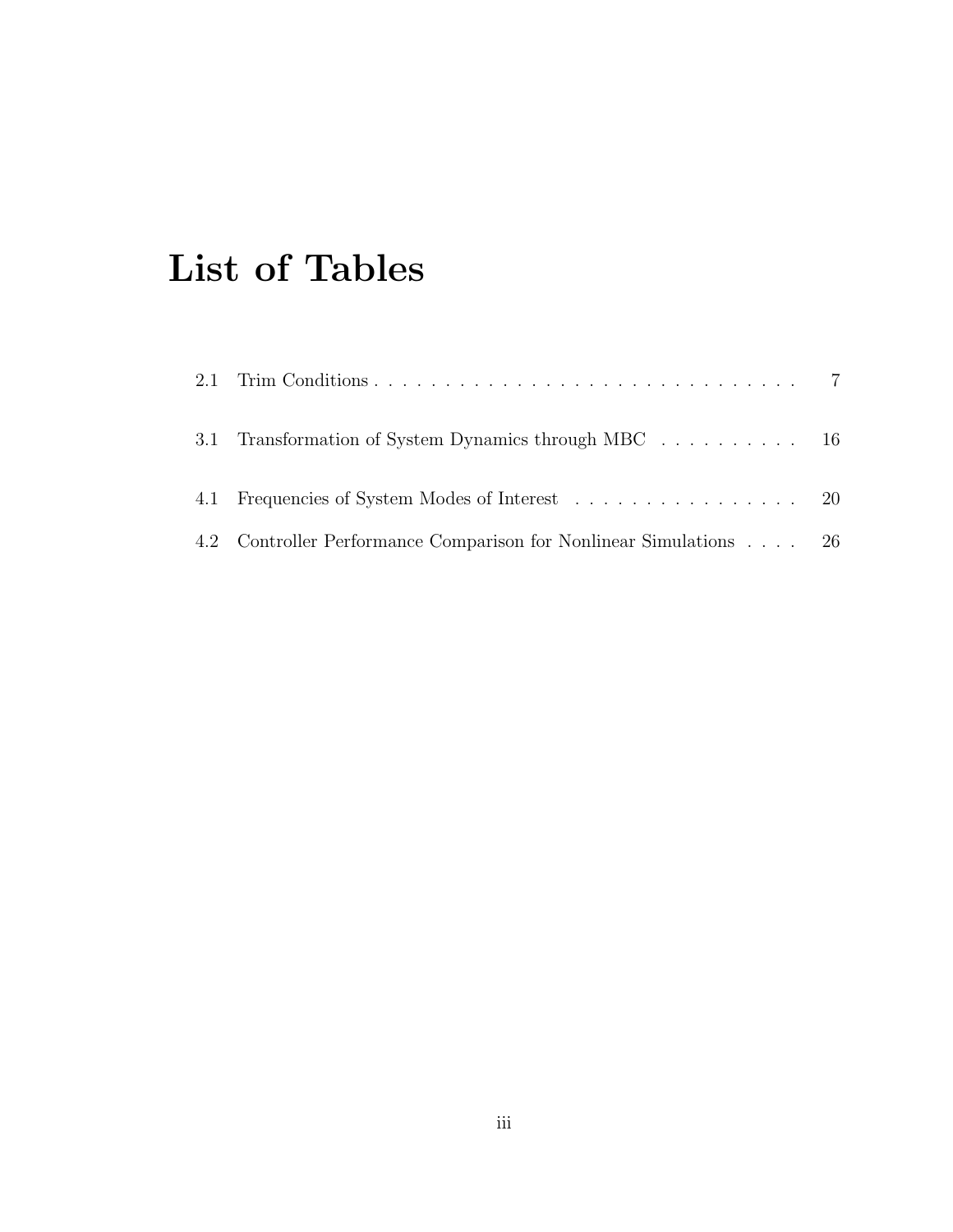# **List of Figures**

| FAST Nonlinear System Block Diagram                                                   | 6                |
|---------------------------------------------------------------------------------------|------------------|
| Comparison of LTI, LTV and Nonlinear System for small perturbations                   | $\boldsymbol{9}$ |
| MBC application and Approximate LTI Turbine Model                                     | 10               |
| Controller Implementation of on nonlinear system                                      | 10               |
| System Interconnection for $H_{\infty}$ Rotor Speed Controller Design                 | $12\,$           |
| Frequency spectrum of 5% turbulent wind and $W_{dist}$ input weight                   | 13               |
| Bode Plots from Wind Disturbance to Rotor Speed Deviation                             | 14               |
| System Interconnection for $H_{\infty}$ Individual Pitch Controller Design            | 15               |
| Frequency spectrum of output trim trajectories and disturbance models                 | 19               |
| Bode Plots from Wind Disturbance to $M_{tilt}^{nr}$                                   | 21               |
| Bode Plots from Wind Disturbance to $M_{yaw}^{nr}$                                    | $22\,$           |
| Open and Closed Loop Bode Plots for disturbance on $M_{tilt}^{nr}$ to $M_{tilt}^{nr}$ | $23\,$           |
| Open and Closed Loop Bode Plots for disturbance on $M_{yaw}^{nr}$ to $M_{yaw}^{nr}$ . | $24\,$           |
| Hub-height wind disturbances used in simulations                                      | $25\,$           |
| PSD of Blade 1 Root Bending Moment under steady wind conditions                       | $27\,$           |
| PSD of Blade 1 Root Bending Moment under 1% turbulent wind                            | 28               |
| PSD of Blade 1 Root Bending Moment under 5% turbulent wind                            | $29\,$           |
|                                                                                       |                  |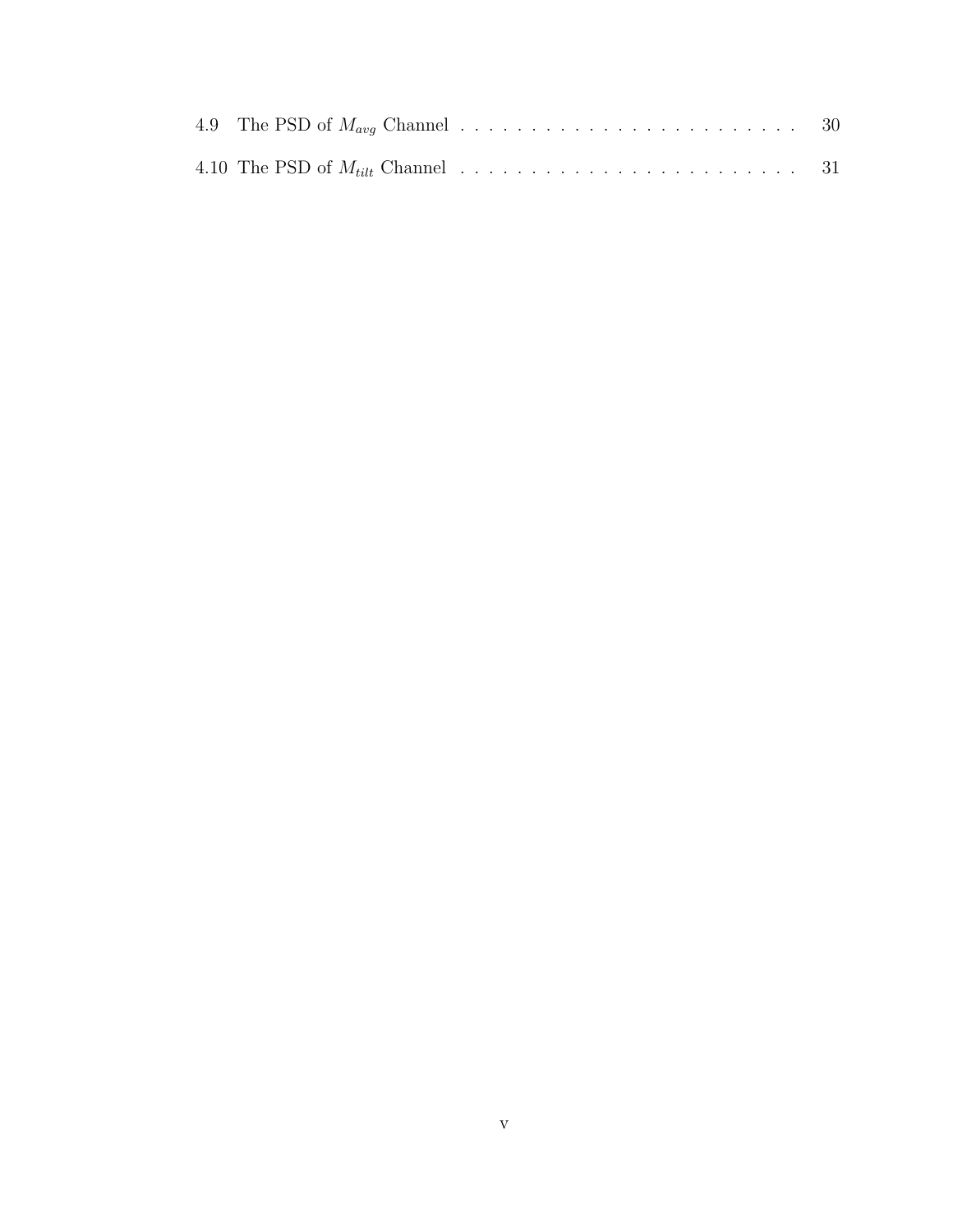## **Chapter 1**

## **Introduction**<sup>1</sup>

Demand for renewable energy is increasing rapidly with many governments setting aggressive goals towards greener energy alternatives. Wind energy plays an important role in this development as a promising renewable energy source and its success depends on the competitiveness of its cost per unit energy. The economics of wind power generation has driven the wind power industry to turbines of enormous size. Several issues arise due to the large dimensions including increased flexibility of the tower and blades and increased coupling between the turbine modes. Advanced control algorithms can be used to address vibration and loading issues, especially at above-rated wind speeds, and thus result in better fatigue reduction and lower maintenance costs.

A wind turbine operating in above-rated wind speeds (region 3) has the control objective of maintaining its rated power while minimizing structural loads on its blades, tower and the gearbox system. Turbulent wind conditions as well as persistent disturbances such as vertical wind shear, gravity and tower shadow are typical disturbances acting on the turbine. Conventionally, single-input single-output (SISO) classical control methods involving independent control loops are used for wind turbine control. A PID controller commanding collective blade pitch can be used to track desired constant rotor speed, while the generator torque is set accordingly to obtain rated power of the turbine. The generator torque command can be modified to add damping to the drive train torsion vibrations while collective pitch command can be modified to

<sup>1</sup>This technical report has been submitted to the Journal of Mechatronics for publication on September, 2010:

Ozdemir, A. A., Seiler, P., and Balas, G. J., Effects of Disturbance Augmented Control Design for Wind Turbines, Submitted to the Journal of Mechatronics.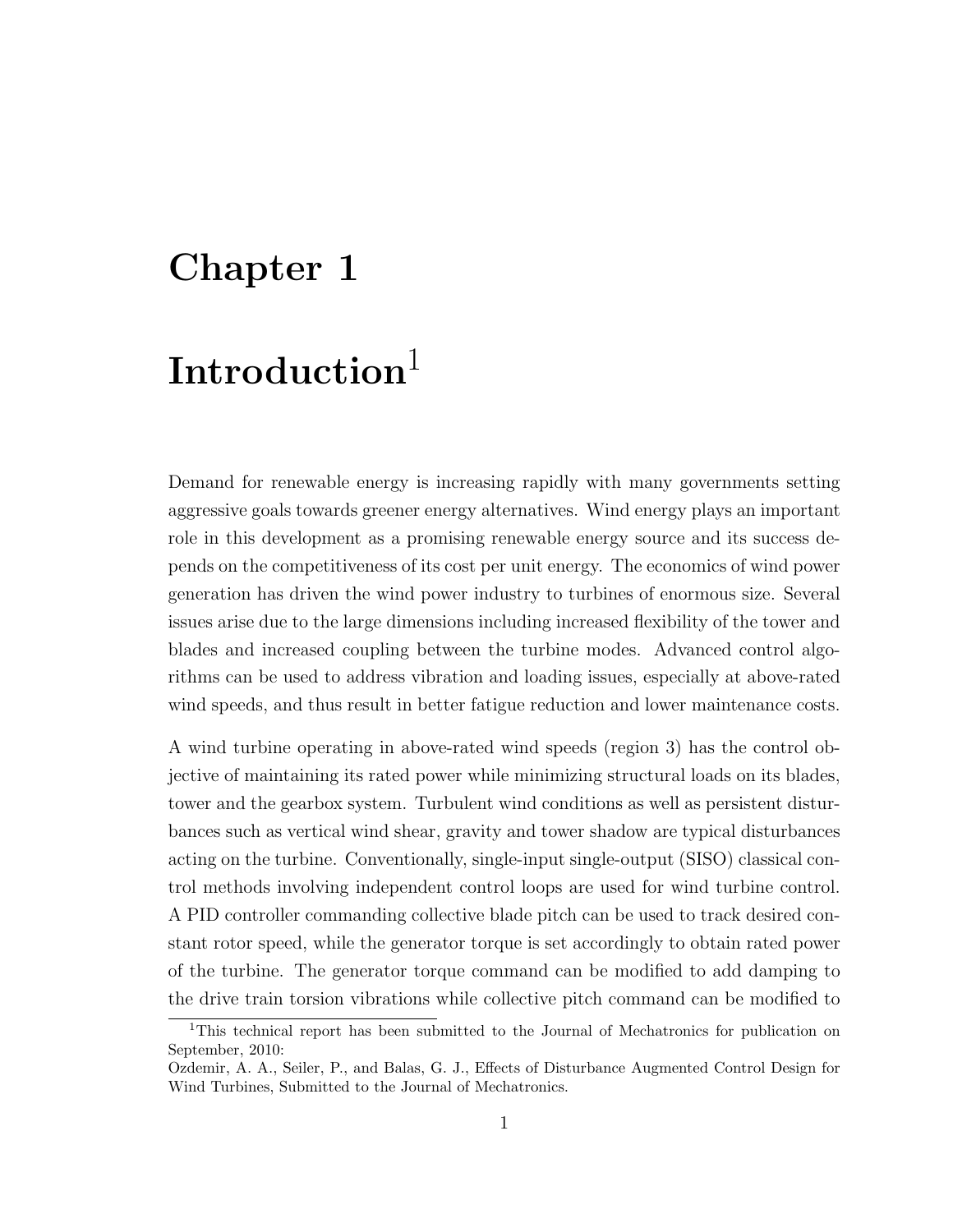damp out tower fore-aft vibrations [1]. In addition to the SISO approaches, various multi-input multi-output (MIMO) control techniques such as Linear Quadratic Gaussian [2] and  $H_{\infty}$  [3] using individual pitch control (IPC) also have been investigated in the literature.

In addition to these methods, there are also MIMO controllers in the literature that are designed to eliminate the effects of persistent disturbances for load reduction. These controllers either use an observer to estimate the disturbances on the turbine in real time or include models of disturbances at the design stage of the controller. One common example of the estimator based approach is Disturbance Accommodating Control (DAC) [4–6]. DAC is an extension of LQR control that is based on estimating the persistent disturbances acting on the turbine. An example of the controllers that account for the effects persistent disturbances at design stage can be found in [7]. With this method, disturbance models are augmented to the plant output to model the effects of the disturbances on system outputs. Instead of estimating the disturbances directly, the undesired effect of disturbances on system outputs are considered and controllers are designed to attenuate these effects.

All these linear control approaches require a linear representation of the nonlinear wind turbine system. The turbine is subjected to time-varying loads even in constant wind conditions because persistent disturbances such as tower shadow, gravity, shaft tilt e.g. and aerodynamic forces depend on the rotor position and structural flexibility. As a result, the wind turbine trim values are time-varying and periodic even in constant wind conditions. The amplitudes of these time-varying oscillations are significant for larger, more flexible turbines. The periodic behavior depends on the rotor position. Linearizations computed at each rotor position results in a periodic, linear time-varying (LTV) system with period equal to the rotor rotation period.

It is often desirable to transform the LTV control problem into an equivalent LTI problem to make use of well established linear time invariant (LTI) control techniques. There are various methods available in literature to obtain a LTI model from a LTV system. The simplest approach is to evaluate the periodic LTV system at a single constant rotor position. This approach ignores the periodic modal characteristics of the turbine and may not represent the nonlinear model well enough depending on the control problem. Averaging the state matrices over a single rotor period is another straightforward approach but there are no methods to determine the quality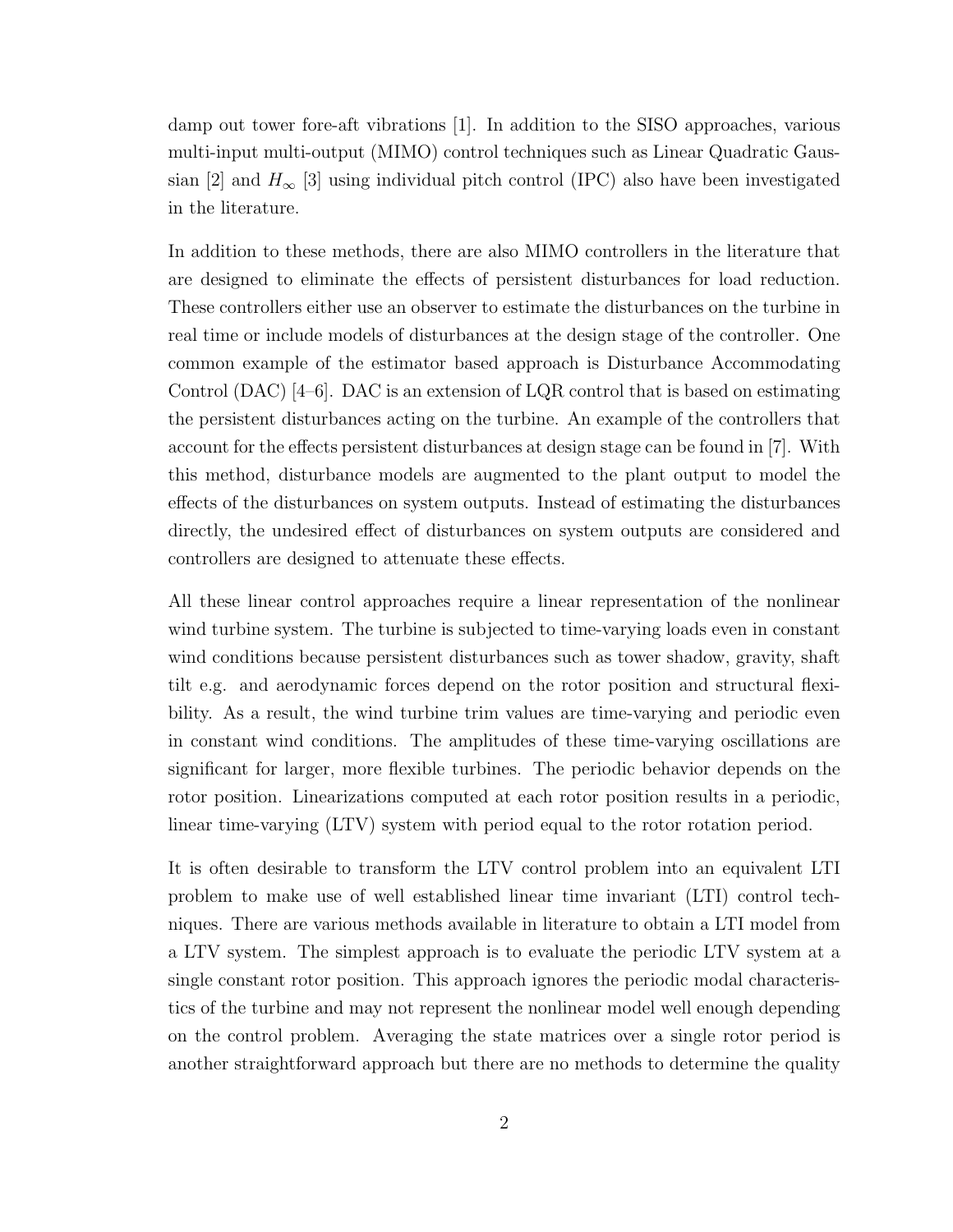of model approximation [8]. Floquet theory [9] can be used to obtain a time-varying coordinate transformation that transforms a periodic LTV system into an LTI system while retaining all of the periodic modal characteristics. A drawback is that any physical intuition about the system states is lost during Floquet transformation. In this case, the eigenvectors of the resulting LTI system can be approximately related to the modes of the the physical system. Another modeling approach is to use the multi-blade coordinate (MBC) transformation [9,10] to express the states, inputs and outputs of the turbine in a non-rotating coordinate frame. In general the MBC transformation does not directly result in an LTI system. However, the MBC approach usually yields a model that is weakly periodic and averaging of system matrices can result in a LTI model of sufficient accuracy [11]. The MBC transformation is also known as the Coleman transformation or Fourier coordinate transformation in literature. Note that a reduced form of the MBC transform, called the  $d - q$  transform, has also been applied to wind turbine control problems [2].

In this paper, the effects of disturbance model augmentation are investigated for a standard Region 3 controller design. A periodic LTV system model of the nonlinear wind turbine dynamics is obtained by linearization of the wind turbine model as a function of the rotor angle. The periodic LTV system is approximated by an LTI system using the MBC transformation and averaging the resulting state matrices over one rotor rotation period. Oscillations in the trim operating values are modeled as disturbances of known frequencies and magnitudes acting on the output of the linear system. A  $H_{\infty}$  optimal controller designed on the disturbance augmented plant is compared with a baseline design that does not include the periodic disturbance model.

The paper has the following structure: Section 2 describes the nonlinear model used in this paper and explains the derivation of the LTI model. Section 3 explains the control problem formulation and design in detail. The linear analysis and nonlinear simulation results are presented in Section 4. Conclusions are presented in Section 5.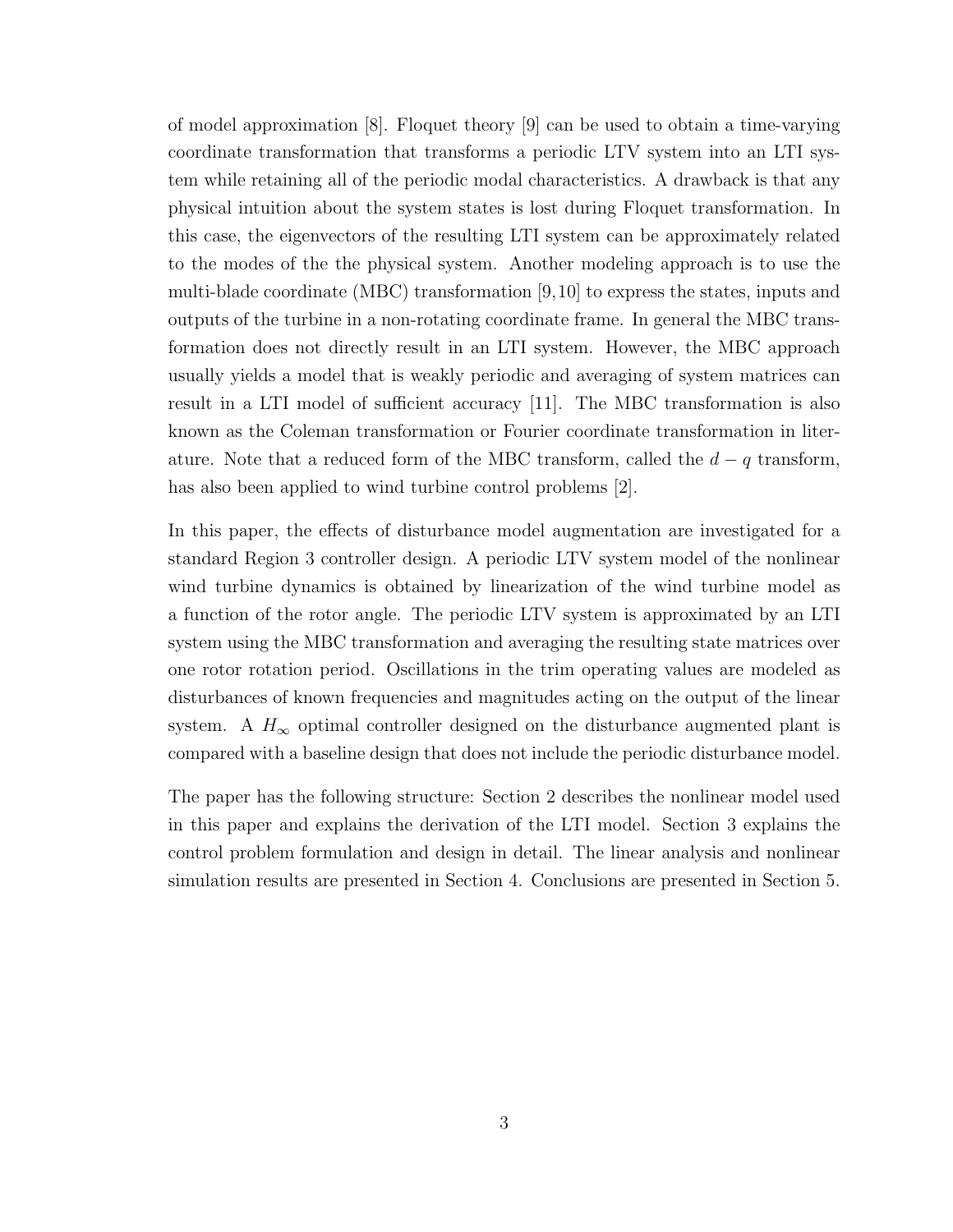### **Chapter 2**

## **Wind Turbine Model**

#### **2.1 Nonlinear Wind Turbine Model**

Nonlinear simulations presented in this work are performed using FAST [12], which stands for Fatigue, Aerodynamics, Structures and Turbulence modeling. FAST is a publicly available nonlinear aeroelastic turbine simulation code developed by National Renewable Energy Laboratory. FAST uses the assumed modes method for the flexible structural dynamics of the system. Blade element momentum theory is used to calculate the aerodynamic loads using AeroDYN [13]. The wind turbine considered in this paper is the WindPACT 1.5MW horizontal axis, 3-bladed upwind turbine whose parameters are distributed with the FAST package.

FAST can model onshore wind turbines with a total of 16 degrees of freedom (DOF). This full order model includes first and second tower fore-aft and side-to-side bending modes, first and second flapwise bending modes of blades, first edgewise bending modes of blades, drivetrain torsion, generator position and nacelle yaw angle. Only a subset of these available DOF are chosen for the control design to reduce the complexity of the design. First, the yaw dynamics of the system are ignored since typically yaw motion and yaw actuators have time constants considerably larger than pitch actuators and generator torque control. Generator torque is not included as a control input and is held constant in this individual pitch control study. High frequency dynamics of the system that lie beyond the bandwidth of pitch actuators are also eliminated since the pitch actuators do not have enough control authority on these dynamics. These neglected dynamics include first edgewise and second flapwise bend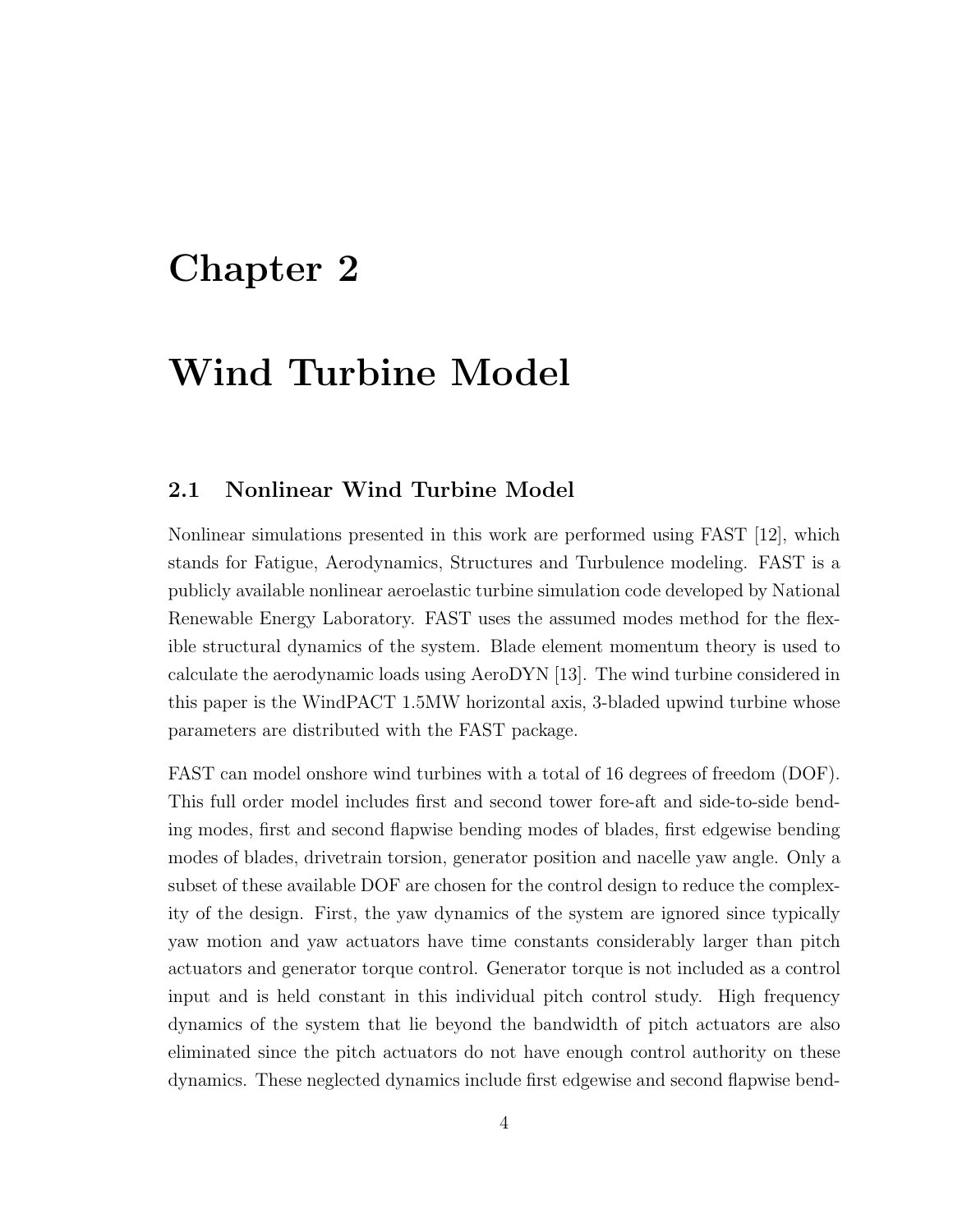ing modes of the blades, second tower fore-aft and side-to-side bending modes and drivetrain torsion. The final step is to eliminate the tower first side-to-side mode for the scope of this work. Even though IPC algorithms can affect this mode, side-to-side motion has limited effect on blade fatigue and it is eliminated for model reduction. During the control design no performance demands are imposed on the modes deleted from the system. The resulting simplified five degree-of-freedom system includes rotor position, first tower fore-aft bending mode and first flapwise bending mode for each blade. Note that the collective pitch action has a significant effect on tower fore-aft motion and in order to avoid destabilizing this lightly damped mode it is important to include it in control design [1]. This reduced order linear model is used for control design. Simulations are performed on high order nonlinear turbine model.

The five DOF nonlinear wind turbine modeled in FAST is represented by Equations (2.1) and (2.2). A block diagram of the wind turbine model is shown in Figure 2.1.

$$
\ddot{q} = f(\dot{q}, q, u, F, t) \tag{2.1}
$$

$$
y = g(\dot{q}, q, u, F, t) \tag{2.2}
$$

where  $q \in R^5$  and  $\dot{q} \in R^5$  are the turbine states,  $u \in R^4$  is the control input,  $F \in R^1$ is the wind disturbance and  $y \in R^4$  is the measurement vector. The variables are defined as:

$$
q = \begin{bmatrix} q_1 \\ \psi_r \\ q_3 \\ q_4 \\ q_5 \end{bmatrix} = \begin{bmatrix} \text{Lower } 1^{st} \text{ Force-Aft Bending Mode Tip Disp. (m)} \\ \text{Rotor position from Blade 1 Upwards Position (rad)} \\ \text{Blade 1 } 1^{st} \text{ Flapwise Bending Mode Tip Disp. (m)} \\ \text{Blade 2 } 1^{st} \text{ Flapwise Bending Mode Tip Disp. (m)} \end{bmatrix}
$$
 (2.3)  

$$
u = \begin{bmatrix} \theta_1 \\ \theta_2 \\ \theta_3 \end{bmatrix} = \begin{bmatrix} \text{Blade 1 Pitch Angle (rad)} \\ \text{Blade 2 Pitch Angle (rad)} \\ \text{Blade 3 Pitch Angle (rad)} \end{bmatrix}
$$
 (2.4)

$$
F = [V_w] = [\text{Horizontal Hub-Height Wind Speed (m/s)]}
$$
 (2.5)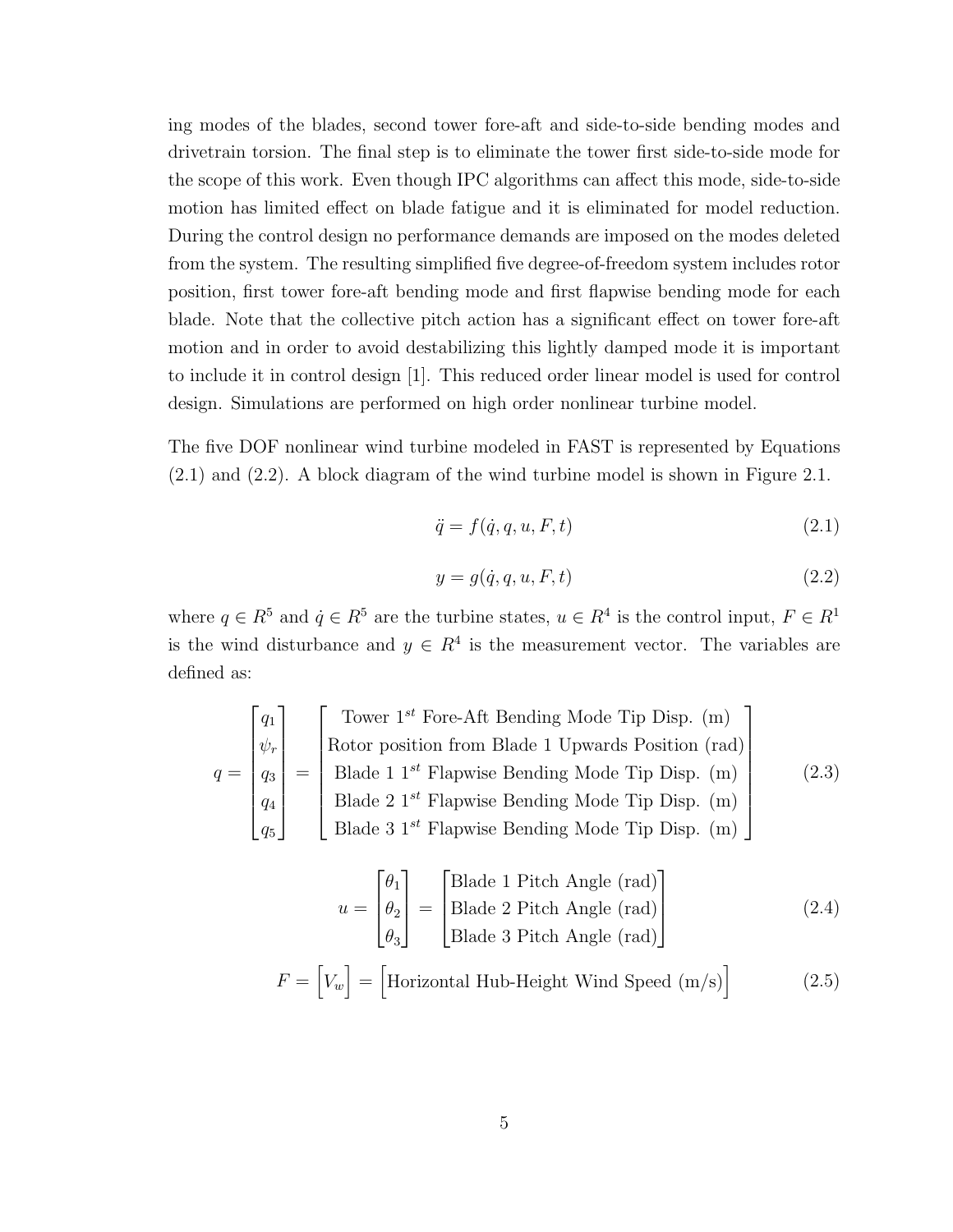$$
y = \begin{bmatrix} \Omega \\ M_1 \\ M_2 \\ M_3 \end{bmatrix} = \begin{bmatrix} \text{Rotor Speed (rpm)} \\ \text{Blade 1 Bending Moment at Blade Root (kN m)} \\ \text{Blade 2 Bending Moment at Blade Root (kN m)} \\ \text{Blade 3 Bending Moment at Blade Root (kN m)} \end{bmatrix}
$$
(2.6)

The generator torque input is held constant in this study hence it is not listed in the vector *u* in Eq. 2.4. The system outputs, vector *y* in Eq. 2.6, are selected to include a realistic sensor configuration for the study. Rotor speed measurement is commonly available on turbines and load sensors are becoming more popular due to their increasing reliability and low costs. In addition, implementation of controllers obtained through the MBC transformation requires knowledge of the rotor position even though it is not included in *y* measurement vector described. Rotor position measurement is also readily available in many turbines.



Figure 2.1: FAST Nonlinear System Block Diagram

#### **2.2 Linear Wind Turbine Model**

FAST has the capability of producing linear turbine models through numerical perturbation of system equations (2.1) and (2.2). The nonlinear system is first simulated under steady wind conditions until the turbine reaches a trim operating trajectory. The system is linearized around this trim trajectory. The trim operating condition is a periodic trajectory  $\bar{q}(t)$  that satisfies Equation (2.7).

$$
\ddot{\overline{q}} = f(\dot{\overline{q}}, \overline{q}, \overline{u}, \overline{F}, t)
$$
  

$$
\overline{y} = g(\dot{\overline{q}}, \overline{q}, \overline{u}, \overline{F}, t)
$$
 (2.7)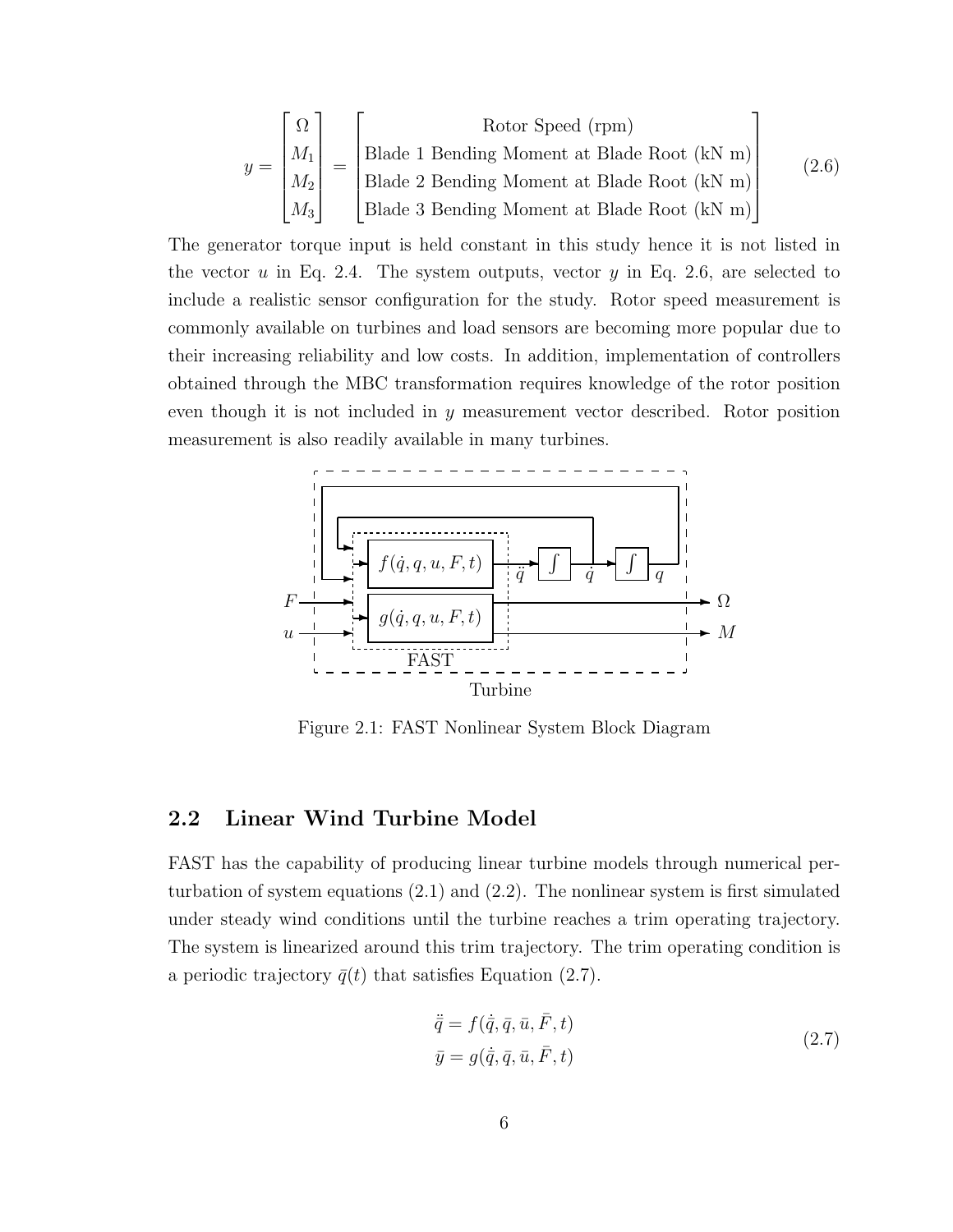$\bar{q}(t)$  is periodic in the rotor rotation period *T*, i.e.  $\bar{q}(t+T) = \bar{q}(t)$ . The wind input  $\bar{F}$  and blade pitch angles  $\bar{u}$  are held fixed at the trim values specified in Table 2.1. If the oscillations in  $\bar{q}$  have small amplitude, the average state over one period can be assumed to be a constant trim condition without introducing large errors [14]. The effect of the periodic trajectory is not neglected in this paper. Rather, it is included as a periodic disturbance on the turbine. A linear time-varying model is obtained by linearizing the nonlinear system (Equations (2.1) and (2.2)) around  $\bar{q}(t)$ . The resulting equations have the form of Equation (2.8).

$$
\dot{x} = A(\bar{\psi}_r(t))x + B(\bar{\psi}_r(t))\Delta u + B_d(\bar{\psi}_r(t))\Delta F
$$
  

$$
\Delta y = C(\bar{\psi}_r(t))x + D(\bar{\psi}_r(t))\Delta u + D_d(\bar{\psi}_r(t))\Delta F
$$
\n(2.8)

where

$$
x = \begin{bmatrix} \Delta q \\ \Delta \dot{q} \end{bmatrix} = \begin{bmatrix} q - \bar{q} \\ \dot{q} - \dot{\bar{q}} \end{bmatrix}
$$
  
\n
$$
\Delta u = u - \bar{u}
$$
  
\n
$$
\Delta F = F - \bar{F}
$$
  
\n
$$
\Delta y = y - \bar{y} = \begin{bmatrix} \Delta \Omega \\ \Delta M_1 \\ \Delta M_2 \\ \Delta M_3 \end{bmatrix}
$$
\n(2.9)

Since the trim trajectories are periodic,  $\bar{\psi}_r(t) = \bar{\psi}_r(t+T)$ , the system equations given by Equation (2.8) are also periodic. The operating conditions used for the linearization are listed in Table 2.1.

| Table 2.1: Trim Conditions                   |                      |
|----------------------------------------------|----------------------|
| Description                                  | Value                |
| Mean wind speed, $F$                         | $18.0 \text{ m/s}$   |
| Vertical shear factor                        | 0.2                  |
| Rotor speed, $\overline{\Omega}$             | $2.15 \text{ rad/s}$ |
| Collective blade pitch, $\bar{u}$            | $0.3352$ rad         |
| Generator torque (High Speed Side) 8377.0 Nm |                      |

The linear and nonlinear wind turbine equations of motion presented are derived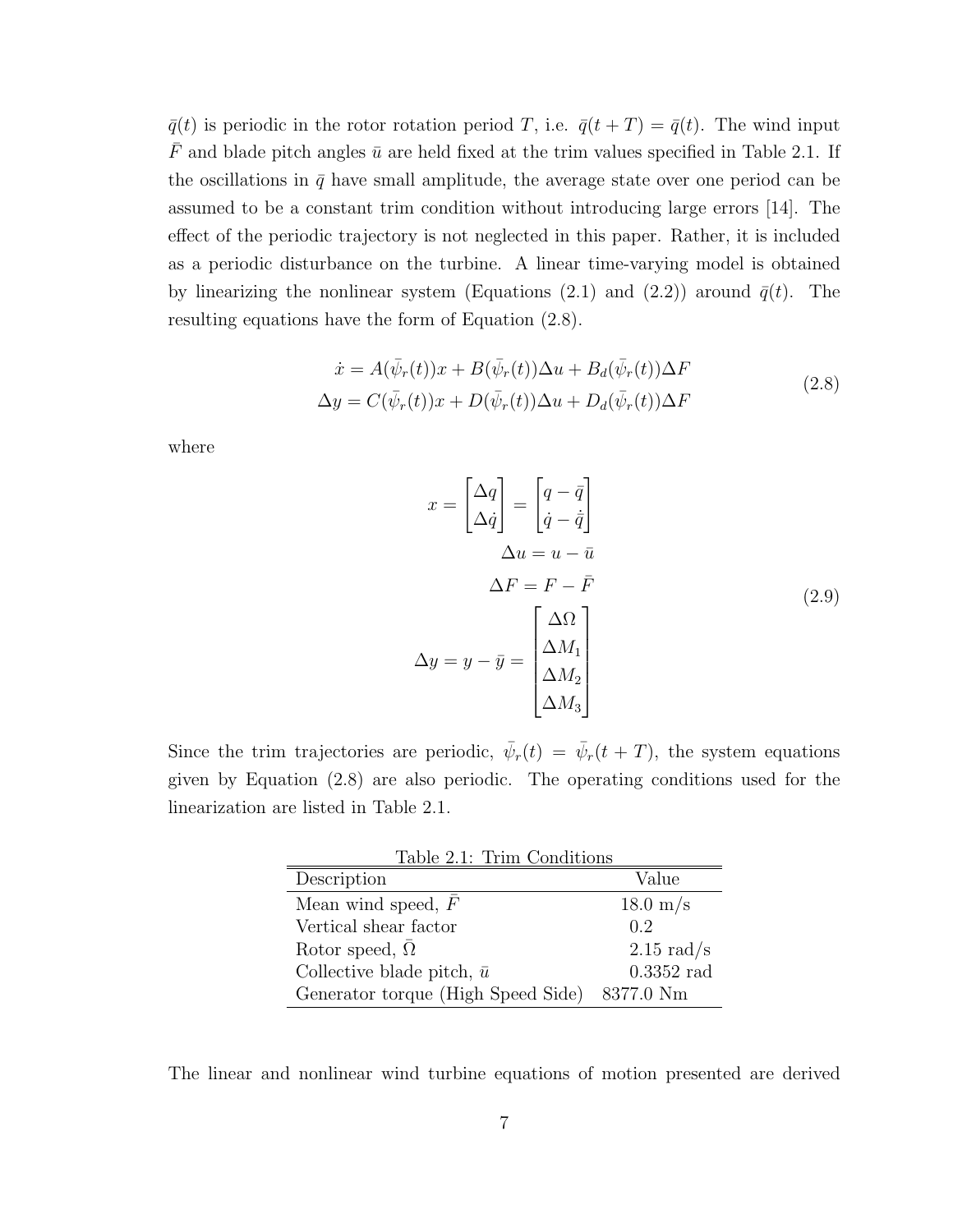using a variety of coordinate frames. While quantities associated with the tower and rotor are expressed in an earth fixed coordinate frame, quantities that belong to individual blades are defined in a frame that rotates with the rotor. For instance, blade flapwise bending mode tip displacements are defined with respect to a rotating coordinate frame attached to the blade. The MBC transformation takes the system states, inputs and outputs defined in a mixed coordinate system (both rotating and non-rotating) and expresses them in a purely non-rotating coordinate frame.

The triplets of states, inputs, and outputs of the linear system that are expressed in a rotating frame are transformed as:

$$
\begin{bmatrix} q_3^{nr} \\ q_4^{nr} \\ q_5^{nr} \end{bmatrix} = \mathbf{T}^{-1}(\bar{\psi}_r(t)) \begin{bmatrix} q_3 \\ q_4 \\ q_5 \end{bmatrix}, \begin{bmatrix} \theta_1^{nr} \\ \theta_2^{nr} \\ \theta_3^{nr} \end{bmatrix} = \mathbf{T}^{-1}(\bar{\psi}_r(t)) \begin{bmatrix} \theta_1 \\ \theta_2 \\ \theta_3 \end{bmatrix}, \begin{bmatrix} M_{avg}^{nr} \\ M_{tilt}^{nr} \\ M_{yaw}^{nr} \end{bmatrix} = \mathbf{T}^{-1}(\bar{\psi}_r(t)) \begin{bmatrix} M_1 \\ M_2 \\ M_3 \end{bmatrix}
$$
\n(2.10)

where

$$
\mathbf{T}^{-1}(\bar{\psi}_r(t)) = \frac{1}{3} \begin{bmatrix} 1 & 1 & 1 \\ 2\sin(\bar{\psi}_r(t)) & 2\sin(\bar{\psi}_r(t) + 2\pi/3) & 2\sin(\bar{\psi}_r(t) + 4\pi/3) \\ 2\cos(\bar{\psi}_r(t)) & 2\cos(\bar{\psi}_r(t) + 2\pi/3) & 2\cos(\bar{\psi}_r(t) + 4\pi/3) \end{bmatrix}
$$
(2.11)

$$
\mathbf{T}(\bar{\psi}_r(t)) = \begin{bmatrix} 1 & \sin(\bar{\psi}_r(t)) & \cos(\bar{\psi}_r(t)) \\ 1 & \sin(\bar{\psi}_r(t) + 2\pi/3) & \cos(\bar{\psi}_r(t) + 2\pi/3) \\ 1 & \sin(\bar{\psi}_r(t) + 4\pi/3) & \cos(\bar{\psi}_r(t) + 4\pi/3) \end{bmatrix}
$$
(2.12)

The superscript *nr* denotes quantities expressed in non-rotating frame. After the transformation, these quantities have meanings in terms of rotor motion instead of individual blades.  $M_{avg}^{nr}$  represents average value of blade root bending moments and causes the rotor to bend as a cone.  $M_{tilt}^{nr}$  represents the moment from blades resulting in rotor tilt, and similarly  $M_{yaw}^{nr}$  is the moment in the yaw direction of rotor [15].  $q_1^{nr}$ ,  $q_2^{nr}$ ,  $q_3^{nr}$  are defined as rotor coning, rotor tip-path-plane fore-aft tilt and rotor tip-path-plane side-side tilt, respectively [16].  $\theta_1^{nr}$  is the collective pitch command, while  $\theta_2^{nr}$  and  $\theta_3^{nr}$  are cyclic individual blade pitch commands.

The resulting state space matrices derived with the MBC transformation usually have significantly less variation due to rotor position. Averaging these small amplitude variations in the periodic matrices generally yields acceptable results even with extreme wind conditions where the effects of periodicity are highest [11]. Controllers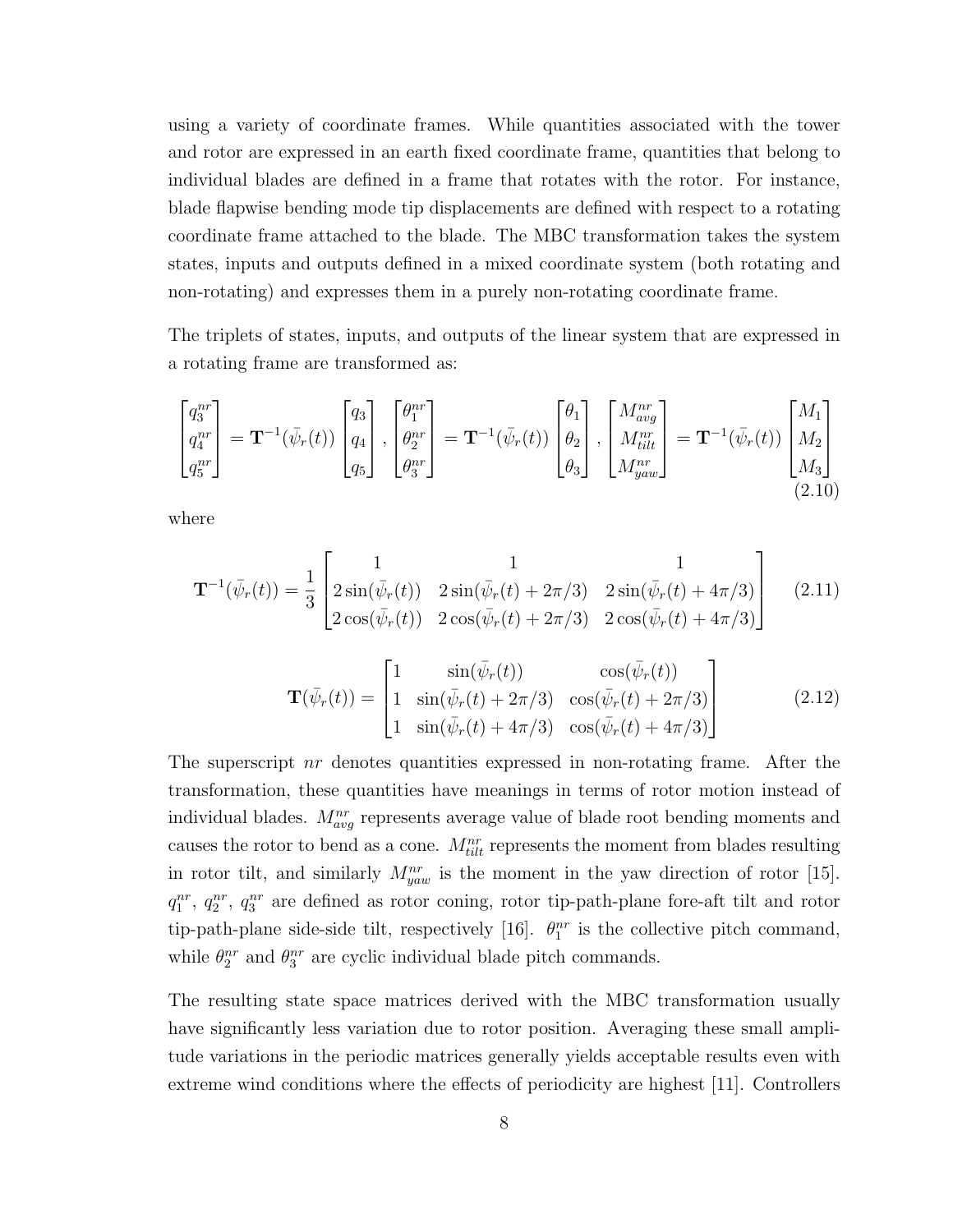can be designed based on the resulting LTI approximation. A comparison of the LTI model used for control design and the periodic LTV and nonlinear system models are presented in Figure 2.2. Figure 2.2 shows the response of these models to a small perturbation in collective pitch input in rotating frame. The inputs and outputs of the LTI system is transformed through MBC and inverse MBC to obtain the system response in rotating frame. Note that there is excellent correlation between the response except for the amplitude of the oscillations.



Figure 2.2: Comparison of LTI, LTV and Nonlinear System for small perturbations

Since the LTI approximation is obtained with fictitious input-output MBC transformations, these transformations must be implemented as a part of the controller on turbine. The LTI approximation of the periodic LTV system is shown in Figure 2.3 and the resulting periodic gain controller interconnection is shown in Figure 2.4. The inputs of the controller in the nonlinear simulations are  $\Delta \Omega$ ,  $\Delta M_{avg}^{nr}$ ,  $M_{tilt}^{nr}$ ,  $M_{yaw}^{nr}$  since these are the signals to be attenuated.

The MBC transformation is a function of the trim trajectory of rotor position. When implemented, the rotor position of the actual turbine will diverge from its trim trajectory due to varying wind conditions. Hence it is desired to use the actual rotor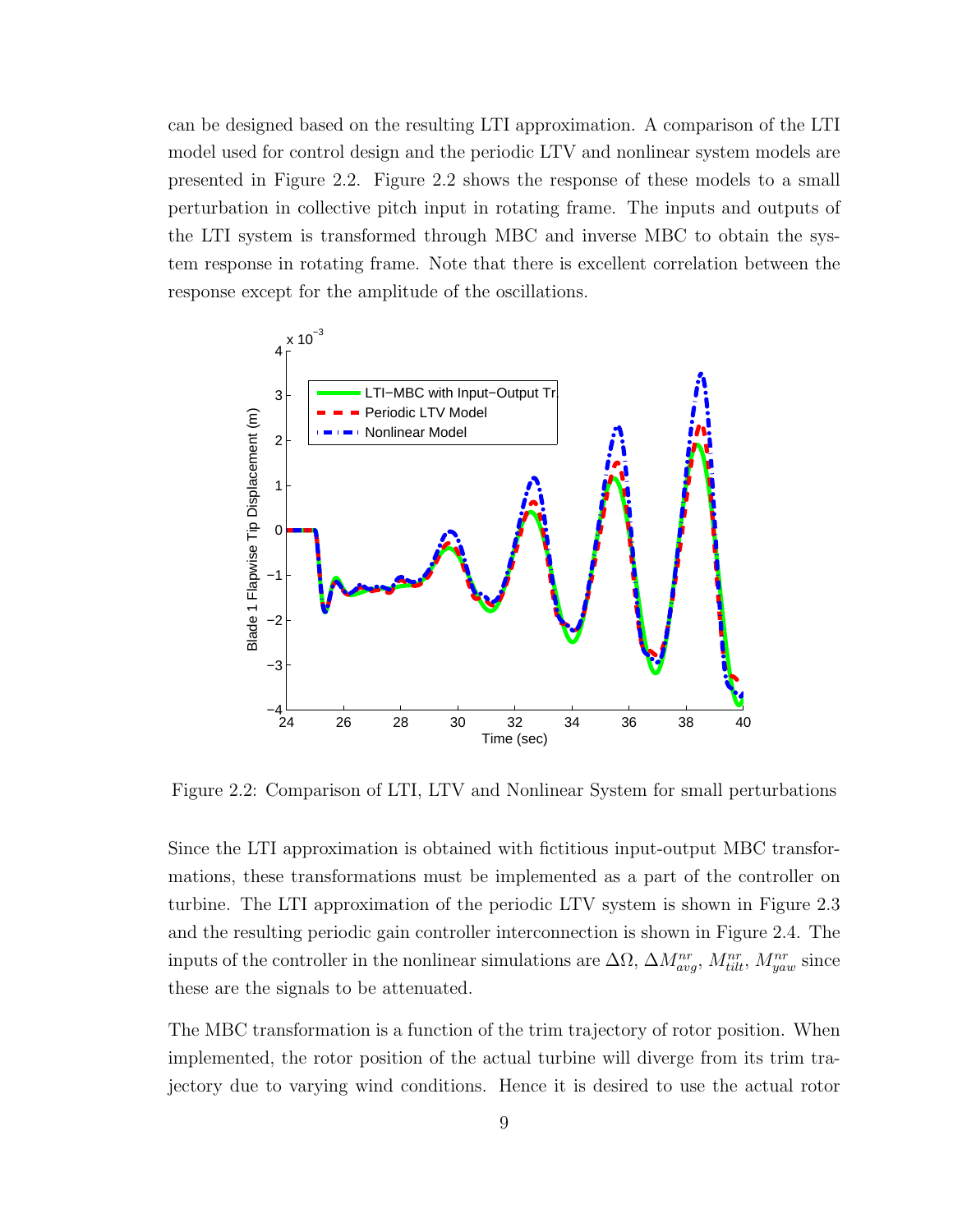position, i.e.  $\mathbf{T}(\psi_r(t))$  rather than  $\mathbf{T}(\psi_r(t))$ , for the MBC transformation as discussed in the previous section. Further details of MBC can be found in [16], along with its application to numerical linearization data obtained through simulation codes.



Figure 2.3: MBC application and Approximate LTI Turbine Model



Figure 2.4: Controller Implementation of on nonlinear system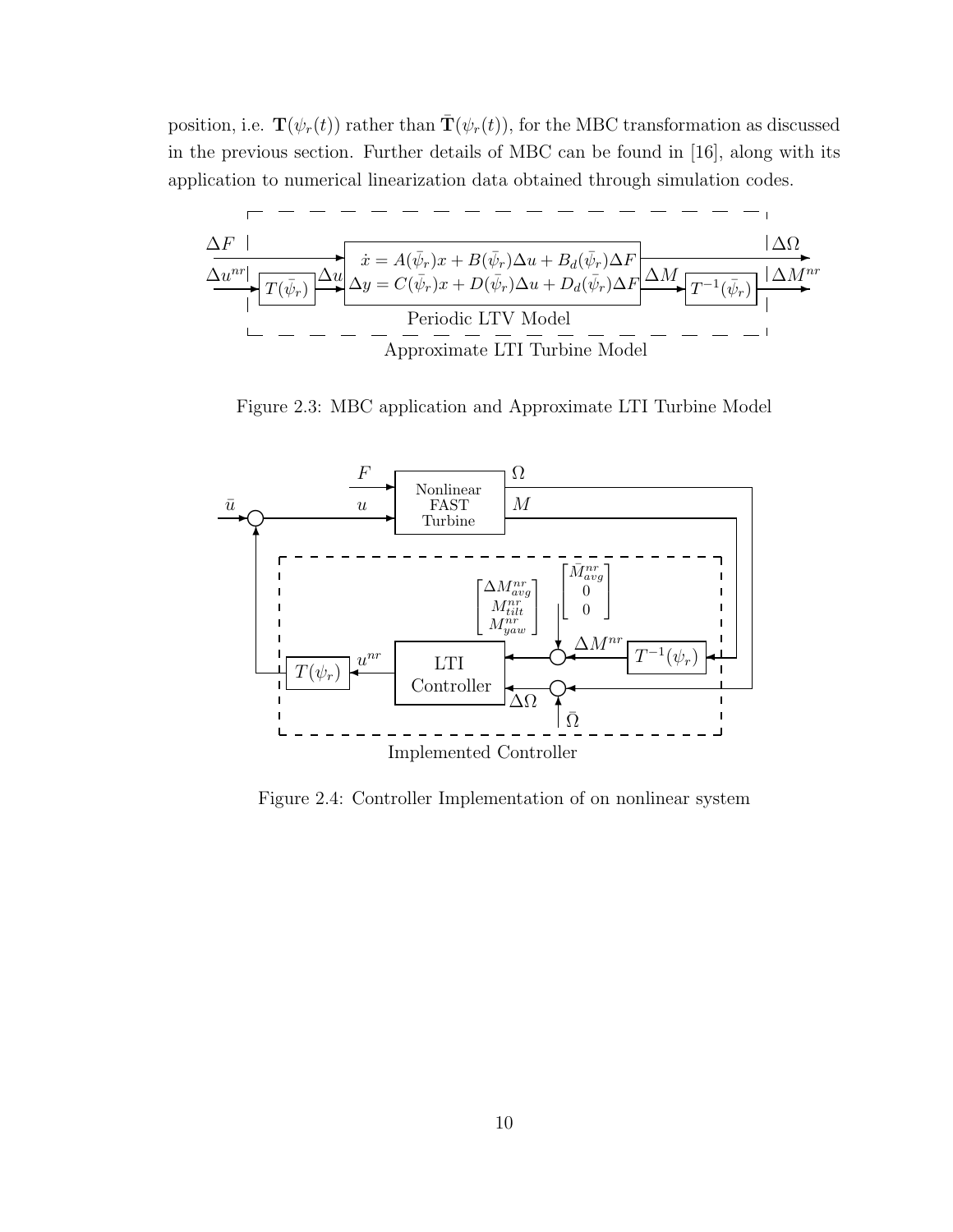### **Chapter 3**

### **Control Problem Formulation**

Wind turbine control in Region 3 involves minimizing loads on the turbine structure and rotor speed deviations from the rated speed. A wind turbine is subject to turbulent wind disturbances, as well as persistent disturbances like gravity, tower shadow and wind shear. These persistent disturbances coupled with the rotor rotation result in a significant contribution to the 1*p* loads on the rotating structures and 3*p* loads on the non-rotating structures where *np* is defined as the *n*-th multiple of the rotor rotation frequency. Due to coupling of persistent disturbances and rotor rotation, a turbine operating under constant wind conditions still has oscillations in its trim trajectory (see Section 2.2). It is often desired to account for these persistent disturbances in addition to the standard load reduction problem into control problem formulation to further reduce loads on the turbine. Disturbance models are often used in literature for individual pitch control in order to attenuate effects of the disturbances on the turbine [7].

A two layered design procedure is used for regulating rotor speed and blade loads in this paper. The first layer consists of a rotor speed controller that uses rotor speed measurement to generate collective pitch commands. An individual pitch controller is designed for blade load reduction with the rotor speed controller implemented. The IPC takes  $M_{avg}^{nr}$ ,  $M_{tilt}^{nr}$  and  $M_{yaw}^{nr}$  measurements to generate cyclic pitch commands. To investigate the potential improvements that can be achieved through disturbance model augmentation, two IPC are designed using  $H_{\infty}$  ( [17], [18]) control design techniques. The first IPC design uses the disturbance model and the other baseline design does not. Both IPC designs share the same rotor speed controller. The reason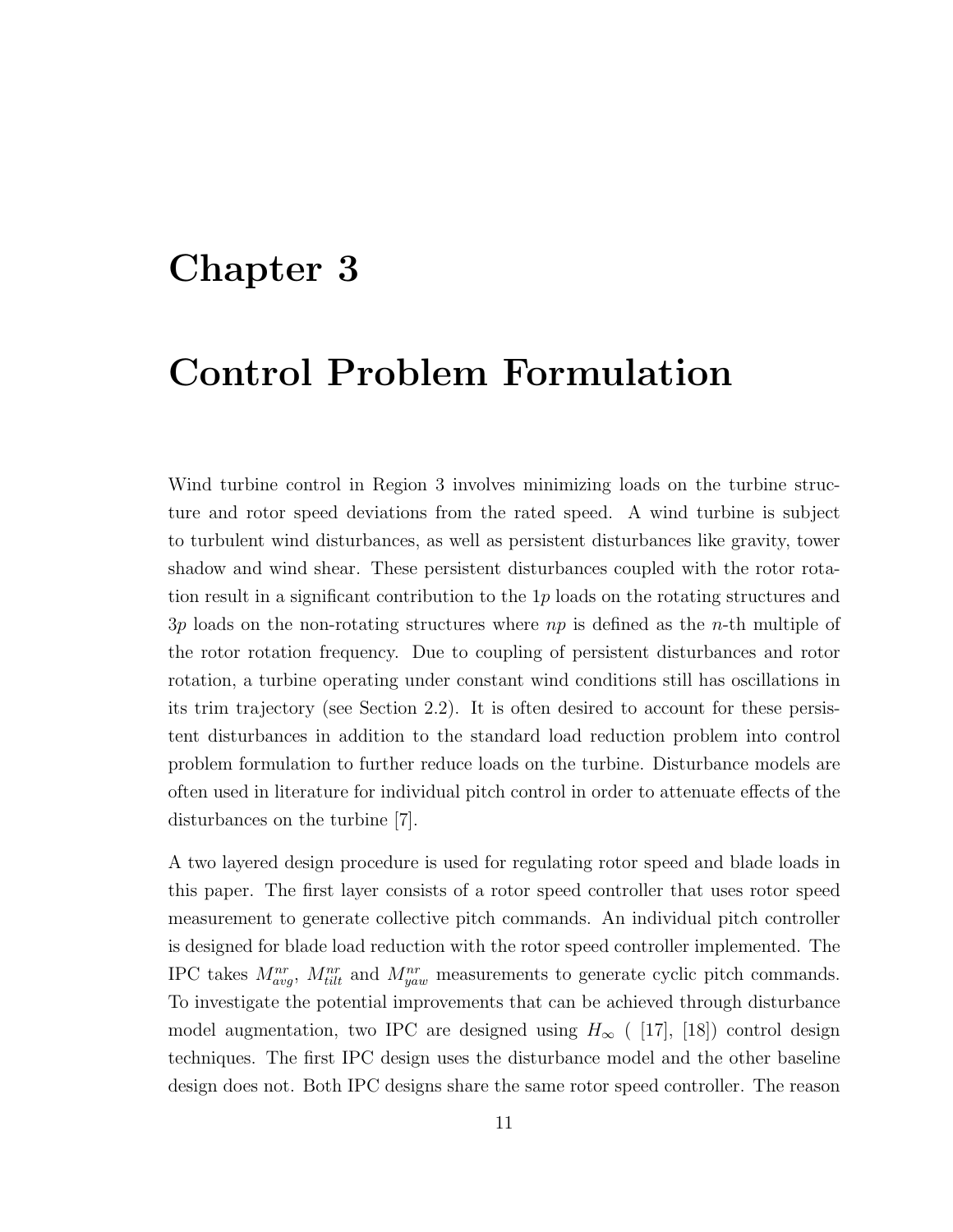for selecting a two layered design is to get similar rotor speed tracking and tower fatigue characteristics for a fair comparison of blade load reduction characteristics of the IPC algorithms. The decoupling of the control problem is not expected to impact the problem studied since the load reduction improvement by disturbance model augmentation is expected solely through cyclic pitch commands. On the other hand, it should be noted that the two layer approach does not take into account all the couplings in the system as well as the tradeoff between rotor speed tracking and load reduction problems. A single controller that accounts for all the couplings in the system can result better overall performance.

For the  $H_{\infty}$  control problem, performance requirements for the turbine and controller are expressed in the frequency domain by selecting appropriate weights on system signals. The  $H_{\infty}$  control design approach used in this paper is built on the results of [3]. The system interconnection used for rotor speed control is shown in Figure 3.1.



Figure 3.1: System Interconnection for  $H_{\infty}$  Rotor Speed Controller Design

*Wdist* models the characteristics of the expected turbulent wind disturbances. The wind conditions are assumed to consist of 5% turbulence intensity on top of the steady wind conditions specified in Table 2.1. According to the The International Electrotechnical Commission (IEC) IEC-61400-1 standards [19,20], 5% turbulence is defined as low turbulent wind conditions. Typically, class C wind turbines designed for low turbulence conditions must be able to operate in 13% wind turbulence whereas class B and A wind turbines must withstand higher turbulence levels. Wind input data with 5% turbulence over steady wind conditions was generated using TurbSim [21], a stochastic, turbulent wind simulator. Since the input of the linear system is the deviation from steady wind conditions, the mean wind speed is subtracted from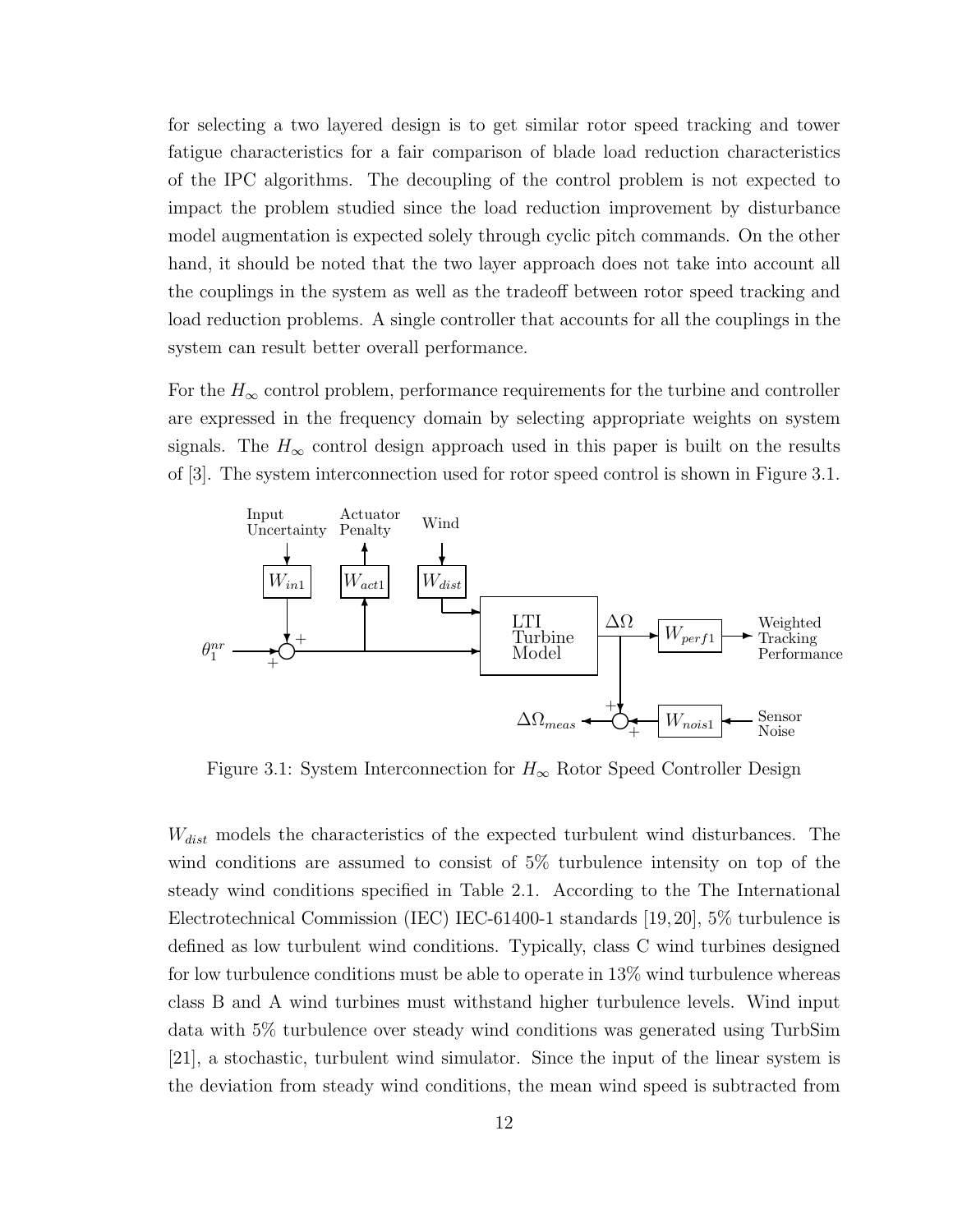the raw data. The frequency spectrum is obtained using a Discrete Fourier Transform and its spectrum is overbounded with a transfer function to obtain *Wdist*. A Bode plot of *Wdist* and the frequency spectrum of the wind data are shown in Figure 3.2. The resulting *Wdist* is given in Eq. 3.1.

$$
W_{dist}(s) = 0.25 \frac{1/60s + 1}{1/4s + 1}
$$
\n(3.1)



Figure 3.2: Frequency spectrum of 5% turbulent wind and *Wdist* input weight

The rotor speed tracking problem involves minimizing the deviations from the rated rotor speed. This can be achieved by attenuating the gain from wind disturbances to rotor speed deviation output  $\Delta\Omega$ . The open loop Bode plot from wind disturbance to  $\Delta\Omega$  is given in Figure 3.3. Figure 3.3 also contains closed loop results that will be discussed later. It can be seen that the poorest disturbance attenuation occurs at low frequencies and there is a valley at tower natural frequency. It is desired to improve the attenuation in this channel especially at low frequencies where the wind disturbance input has the highest gain. Since the system is rolling off quickly at frequencies beyond actuator bandwidth, a constant inverse weight *Wperf*<sup>1</sup> = 1 is chosen for *Wperf*<sup>1</sup> such that worse case deviation is 1 rpm. The main limitations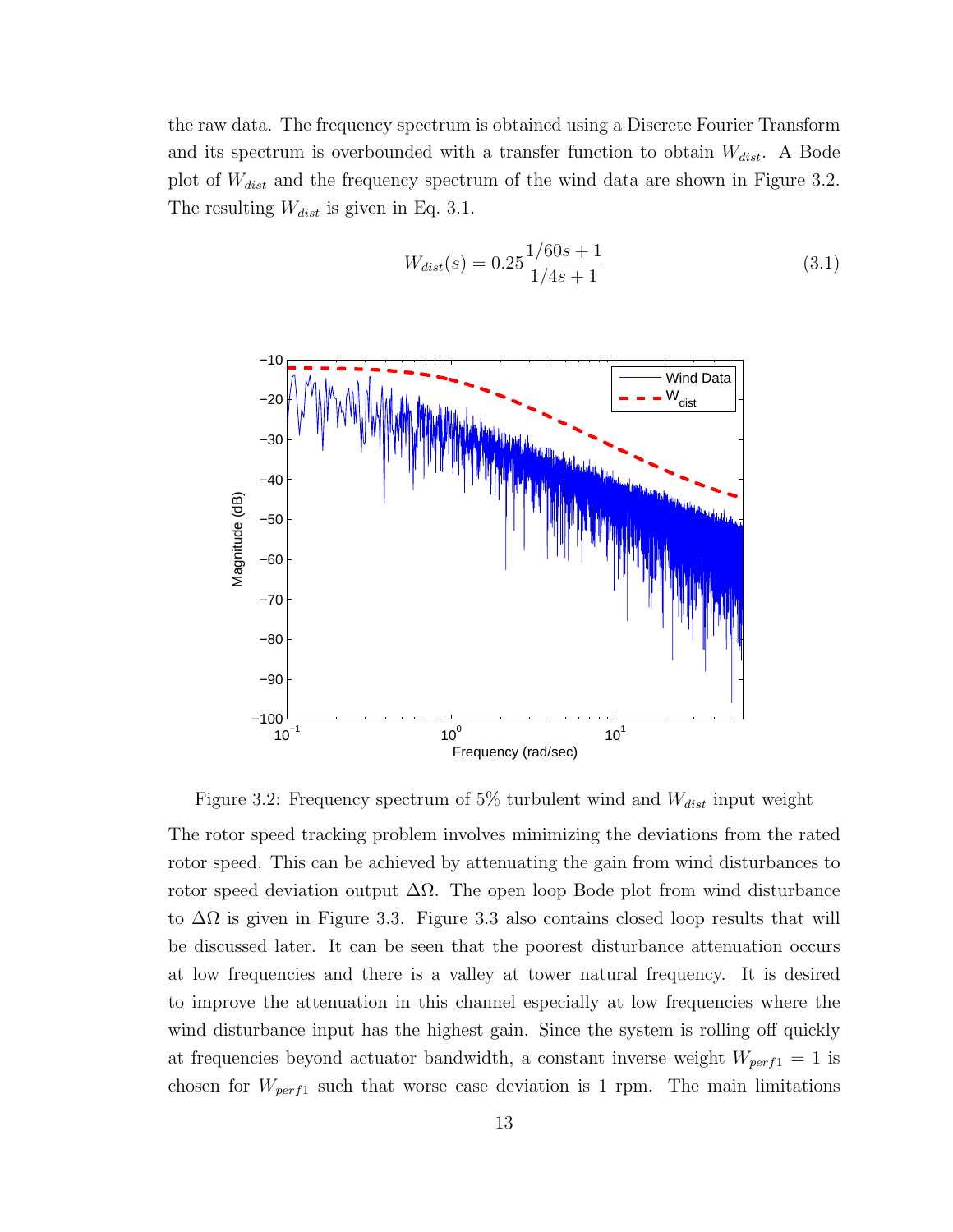on this objective are the coupling between tower fore-aft motion and the actuator bandwidth. Note that the controller should have a notch characteristic at the tower bending mode frequency to avoid exciting tower motion.



Figure 3.3: Bode Plots from Wind Disturbance to Rotor Speed Deviation

*Wact*<sup>1</sup> is the actuator penalty on the collective pitch command. The actuators on the turbine are considered to have pitch rate limitations of 0.1745 rad/s and bandwidth limitations of 10 rad/s. The actuator commands in rotating frame are transformed to nonrotating frame through  $\theta^{nr} = \mathbf{T}^{-1}(\psi_r(t))\theta$  in time domain. In the frequency domain this corresponds to convolution. Hence it is non-trivial to precisely relate weights in rotating coordinates to nonrotating coordinates. Understanding the effect of an MBC transformation on the actuator signals is an open research topic which is not addressed in this research. For the scope of this study, a simpler but less precise approach was taken. A first order weight is chosen with the zero at *s* = *−*10 and the pole at *s* = *−*80 to penalize high frequency controller action. The gain of the weight is adjusted after a few iterations observing actuator signals in the nonlinear simulations. It has been validated that the actuator demands do not exceed physical actuator limits. The weight  $W_{act1}(s)$  used in design is given in Eq. 3.2.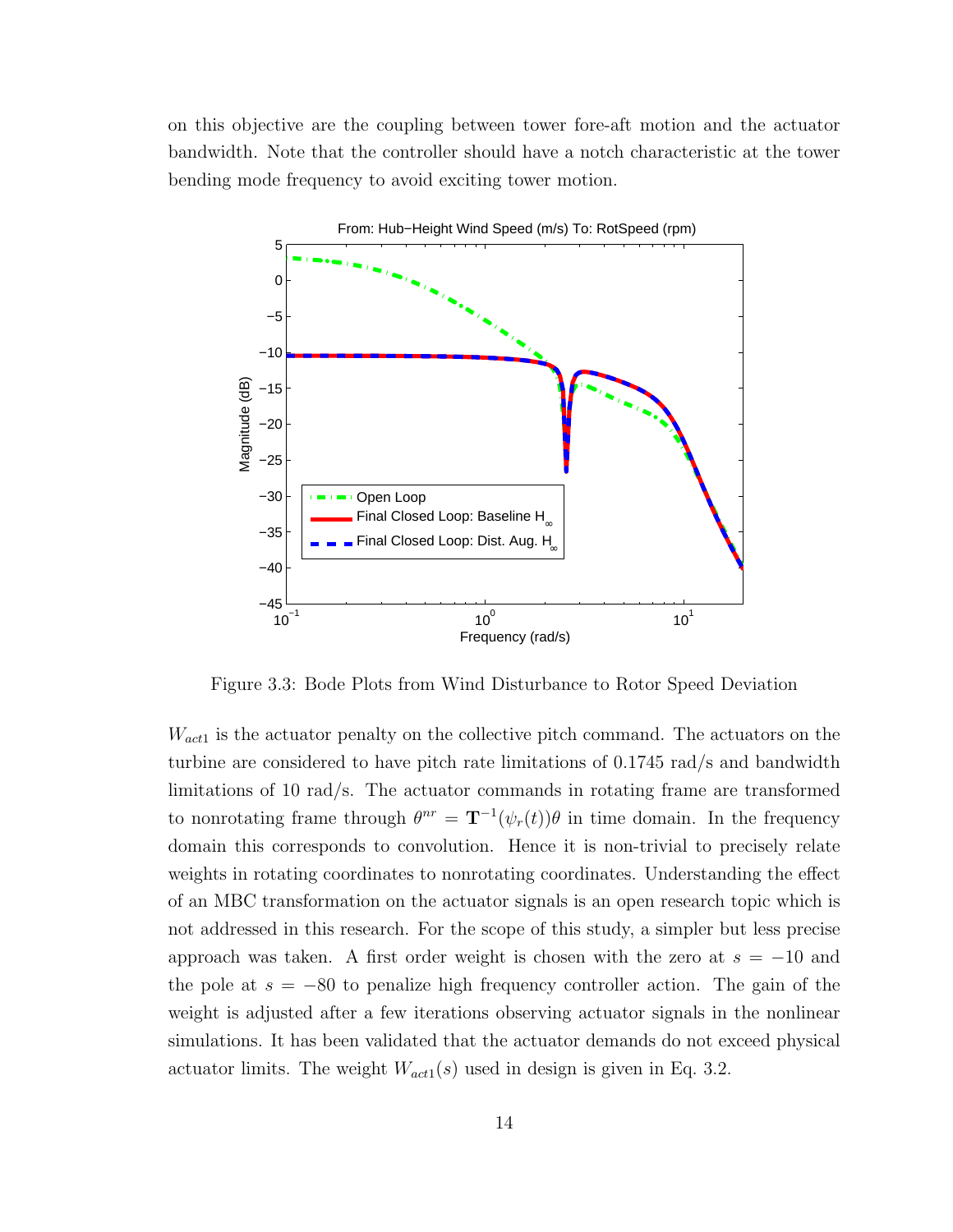$$
W_{act1}(s) = \frac{8}{\pi} \frac{1/10s + 1}{1/80s + 1}
$$
\n(3.2)

An input uncertainty is added to the collective pitch command through the weight  $W_{in1} = 0.01$  to model the difference between controller commands and actuator outputs. This value of *Win*<sup>1</sup> typically corresponds to about 1% of the collective pitch commands expected by the controller. *Wnois*<sup>1</sup> was chosen to be 0.021. This approximately models noise with amplitude equal to 1% of rated rotor speed.



Figure 3.4: System Interconnection for  $H_{\infty}$  Individual Pitch Controller Design

The IPC design interconnection is presented in Figure 3.4. The wind turbine structural loads occur mostly at integer multiplies of the rotor frequency due to rotation dynamics. Blade fatigue is dominated by the 1*p* dynamics of the turbine though the effects of the 2*p*, 3*p* and 4*p* dynamics can be important to some extent where *p* is the rotor rotation frequency. These *np* rotation dynamics can be observed in [*M*1; *M*2; *M*3] blade bending loads as three sinusoidals with  $\frac{2n\pi}{3}$  *rad* phase shift in between. In order to account for these loads observed in physical coordinates, the corresponding signals in nonrotating frame must be obtained through MBC transformation presented in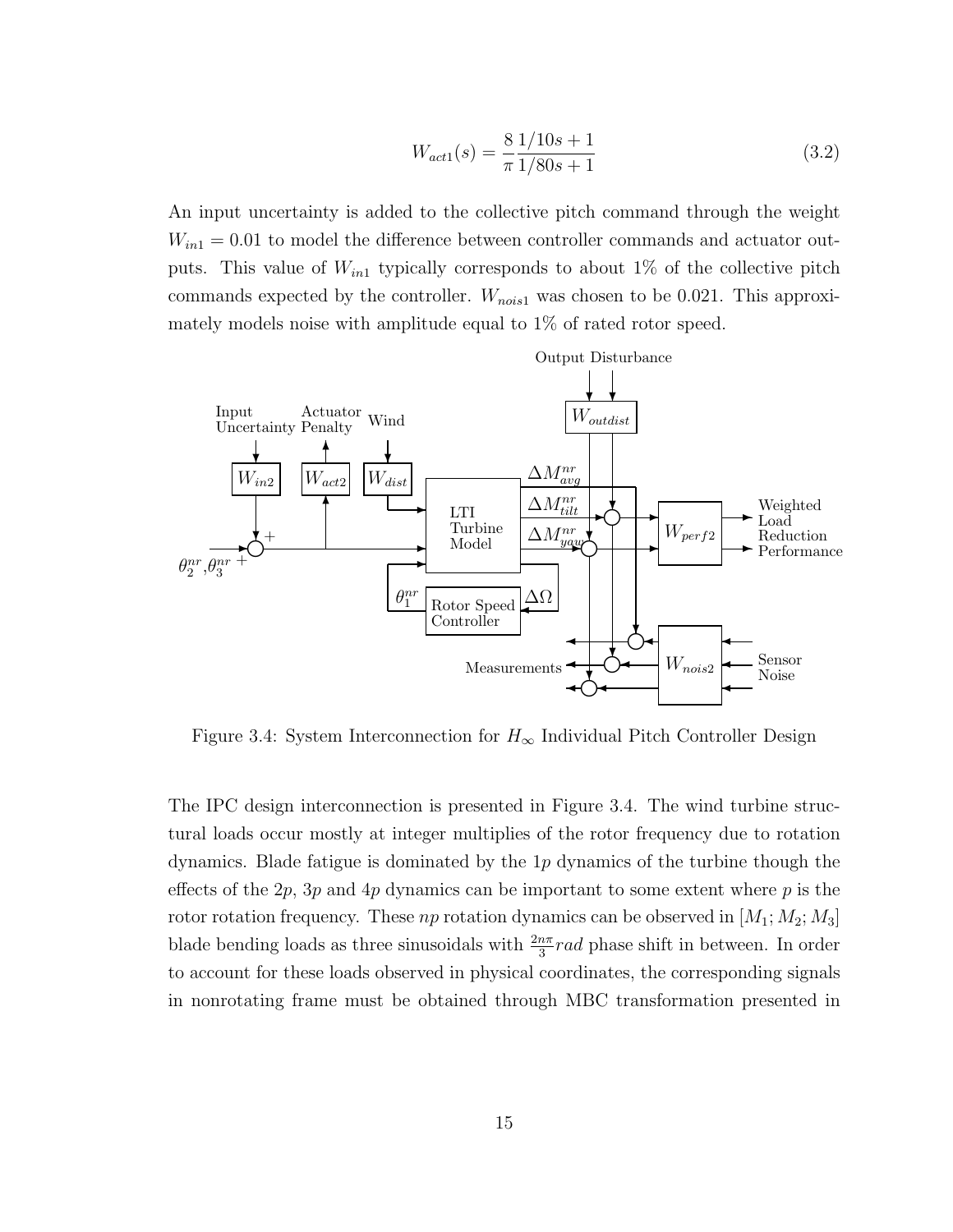Equation 3.3.

$$
\begin{bmatrix}\nM_{avg}^{nr} \\
M_{tilt}^{nr} \\
M_{yaw}^{nr}\n\end{bmatrix} = \mathbf{T}^{-1}(\bar{\psi}_r(t)) \begin{bmatrix}\nsin(npt) \\
sin(n(pt + \frac{2\pi}{3})) \\
sin(n(pt + \frac{4\pi}{3}))\n\end{bmatrix}
$$
\n(3.3)

Transformation of some of the important rotation dynamics are summarized in Table 3.1. The superscript *nr* is used when frequencies and quantities expressed in nonrotating frame are referred. For instance, in order to reduce loads caused by 1*p* dynamics of the system,  $0p^{nr}$  (DC component) of  $M_{tilt}^{nr}$  and  $M_{yaw}^{nr}$  must be penalized. For reduction of loads caused by 2*p* and 4*p* dynamics of rotation, the  $3p^{nr}$  of  $M_{tilt}^{nr}$ and  $M_{yaw}^{nr}$  must be penalized. The traditional IPC problem usually ignores the  $M_{avg}^{nr}$ channel since individual pitch control has limited effect on this channel. Hence it is seen that loads caused by 3*p*, 6*p*, 9*p*... dynamics are not accounted when  $M_{avg}^{nr}$  is neglected. It should be noted that Table 3.1 only summarizes transformation of wind turbine rotating dynamics which consist of three sinusoidals at *np* frequency with 2*nπ*  $\frac{n\pi}{3}$  phase shifts; and not the transformation of any arbitrary three sinusoidals at  $np$ frequency.

Table 3.1: Transformation of System Dynamics through MBC

| Rotating Frame Dynamics                | Nonrotating Frame                                                           |
|----------------------------------------|-----------------------------------------------------------------------------|
| 1p, separated by $\frac{2\pi}{3} rad$  | $\overline{0}p^{nr}$ (DC) $\circledcirc$ $M^{nr}_{tilt}$ and $M^{nr}_{yaw}$ |
| 2p, separated by $\frac{4\pi}{3} rad$  | $3p^{nr}$ @ $M_{tilt}^{nr}$ and $M_{yaw}^{nr}$                              |
| $3p$ , separated by $0rad$             | $3p^{nr}$ $\mathcal{O}$ $M_{ava}^{nr}$                                      |
| 4p, separated by $\frac{2\pi}{3} rad$  | $3p^{nr}$ @ $M_{tilt}^{nr}$ and $M_{yaw}^{nr}$                              |
| 5p, separated by $\frac{4\pi}{3} rad$  | $6p^{nr}$ @ $M_{tilt}^{nr}$ and $M_{yaw}^{nr}$                              |
| 6 <i>p</i> , separated by 0 <i>rad</i> | $6p^{nr}$ $\Omega$ $M_{avg}^{nr}$                                           |
| 7p, separated by $\frac{2\pi}{3} rad$  | $6p^{nr}$ @ $M_{tilt}^{nr}$ and $M_{yaw}^{nr}$                              |

The block diagonal performance weight *Wperf*<sup>2</sup> contains two first order weights for yaw and tilt moments to reflect the performance demands of reducing loads at 0*p nr* and low frequencies in nonrotating frame. This represents the demand of reducing 1*p* loads as well as other low frequency components of the blade loads caused by turbulent wind conditions in rotating frame. Velocity and acceleration limits on the actuators play a large role in this objective, and commonly compensation on modes beyond the 3*p* or 4*p* frequencies are avoided to prevent exciting blade bending modes and other high-order system dynamics. It should be noted that the choice of performance weights do not penalize the  $3p^{nr}$  frequency. Hence it is expected that the controller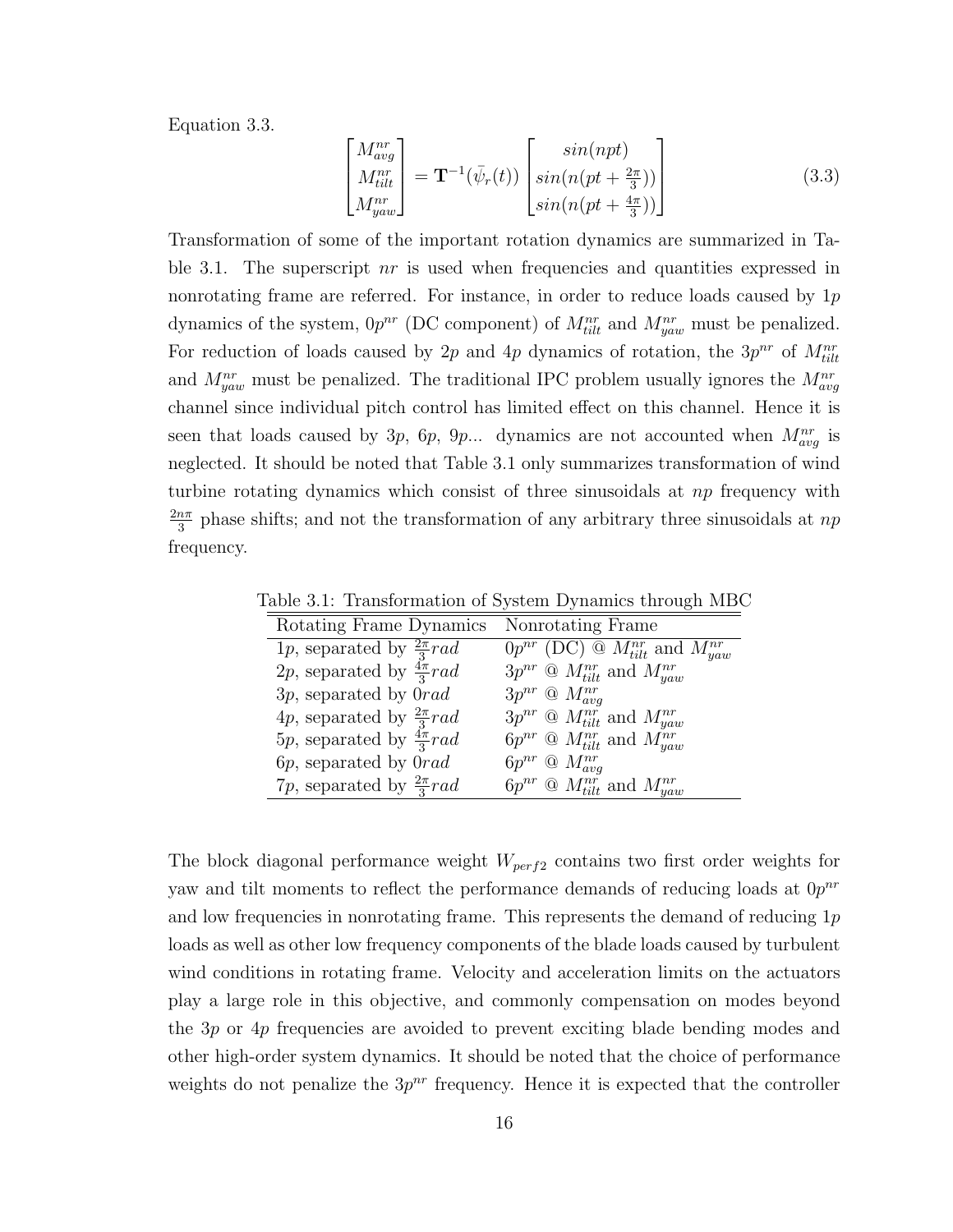will not provide significant improvements for 2p and 4p loads. The weight  $W_{perf2}(s)$ used in design is given in Eq. 3.4.

$$
W_{perf2} = 0.032 \begin{bmatrix} \frac{1}{1/0.05s + 1} & 0\\ 0 & \frac{1}{1/0.05s + 1} \end{bmatrix}
$$
 (3.4)

*Wnois*<sup>2</sup> is chosen as a block diagonal constant weight to incorporate the noise on blade bending moment sensors transformed to nonrotating frame. Its gain is chosen to be 1% of their values at trim operating condition. *Wact*<sup>2</sup> is chosen as a first order weight for the actuator penalty on cyclic pitch commands to limit the bandwidth of the compensation. The values of *Wnois*<sup>2</sup> and *Wact*<sup>2</sup> are given in Equations 3.5 and 3.6 respectively.  $W_{in2} =$  $\begin{bmatrix} 0.01 & 0 \\ 0 & 0.01 \end{bmatrix}$ is the input uncertainty on cyclic pitch commands. *Win*<sup>2</sup> is included to model the difference between actuator outputs and controller commands.

$$
W_{nois2} = \begin{bmatrix} 6 & 0 & 0 \\ 0 & 1.5 & 0 \\ 0 & 0 & 1.5 \end{bmatrix}
$$
 (3.5)

$$
W_{act2}(s) = \frac{3}{\pi} \begin{bmatrix} \frac{1/10s+1}{1/80s+1} & 0\\ 0 & \frac{1/10s+1}{1/80s+1} \end{bmatrix}
$$
(3.6)

The output disturbances are modeled based on the trim trajectory of the system. The trim trajectory of the wind turbine is considered to be a result of persistent disturbances, which is undesirable, acting on the turbine. Trajectories of the system outputs  $\bar{y}$  are obtained during simulation and expressed in the original (rotating) coordinate frame. To incorporate this information into the controller design procedure in the non-rotating frame, the MBC transformation is applied on  $\bar{y}(t)$  to obtain  $\bar{y}^{nr}(t)$  in the nonrotating frame. Here only  $\bar{M}^{nr}_{tilt}$  and  $\bar{M}^{nr}_{yaw}$  are modeled as output disturbances to represent the moments in tilt and yaw direction. The variations observed in the rotor speed trajectory are negligible due to large inertia or the rotor. Similarly,  $\bar{M}_{avg}^{nr}$  has small variations with respect to rotor position and is not included. A Discrete Fourier Transform of  $\bar{M}^{nr}_{tilt}$  and  $\bar{M}^{nr}_{yaw}$  is obtained and these are overbounded with transfer functions  $G_1(s) = \frac{132.1s^2 + 561.4s + 5479.0}{10s^3 + 1388s^2 + 414.0s + 4.1}$  $\frac{102.15 + 0.91.15 + 0.113.08}{10s^3 + 1.388s^2 + 414.9s + 4.149}$  and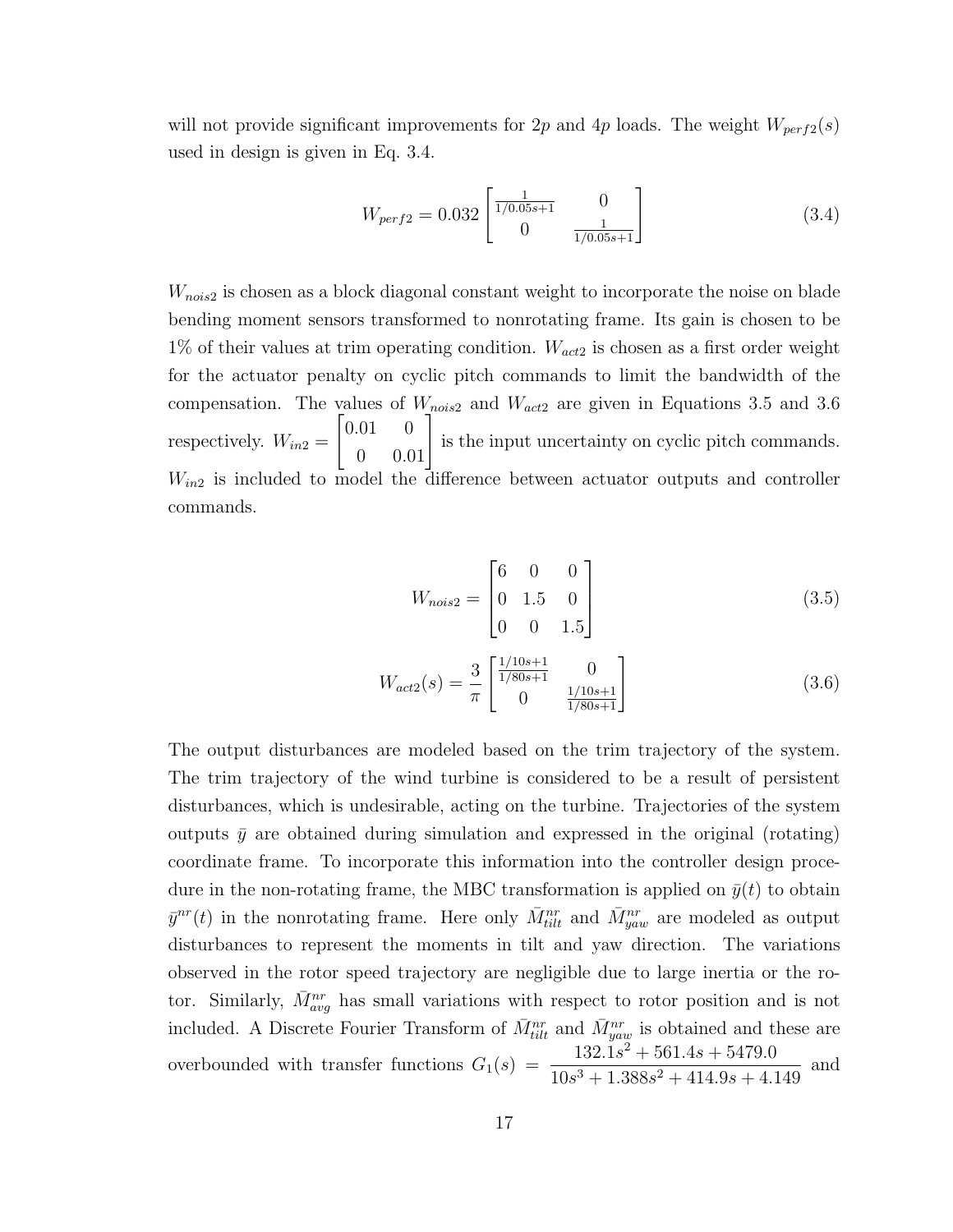$G_2(s) = \frac{-129.8s^2 - 551.7s - 5384.0}{10^{-3} + 1.388s^2 + 414.05 + 4.1}$  $\frac{128.68}{10s^3 + 1.388s^2 + 414.9s + 4.149}$  respectively. Then the output disturbance model is chosen as  $W_{outdist}(s) = \gamma$  $\begin{bmatrix} G_1(s) & 0 \end{bmatrix}$  $0 \t G_2(s)$ ] with  $\gamma = 10$  to ensure that the  $H_{\infty}$  optimization is focused on the output disturbances.

The disturbance models used for  $\bar{M}^{nr}_{tilt}$  and  $\bar{M}^{nr}_{yaw}$  are shown in Figure 3.5. In the  $H_{\infty}$  framework, these disturbance models are driven by bounded  $L_2$  signals. A scalar signal  $u(t)$  is in  $L_2$  if  $||u||_2 < \infty$  where the 2-norm of  $u(t)$  is defined as:

$$
||u||_2 := \left(\int_0^{+\infty} u(t)^2 dt\right)^{1/2}
$$

If  $\exists M, T \leq \infty$  such that  $|u(t)| \leq M \forall t \in [0, T]$  and  $u(t) = 0$  for  $t > T$ , then  $u(t) \in L_2$ . Hence bounded  $L_2$  signals can provide a reasonable representation for persistent disturbances encountered in any finite-time experiment.

In the literature, a similar approach to the approach presented here is given in [7], where a disturbance model driven by linear system outputs was augmented to the control problem. A similar approach to modeling of the blade load reduction problem as an output disturbance rejection has also been investigated in the helicopter control literature [22].

The interconnection presented in Figure 3.1 is used to design a rotor speed controller. The disturbance augmented  $H_{\infty}$  individual pitch controller was designed using the interconnection in Figure 3.4. The baseline  $H_{\infty}$  IPC was designed using the same interconnection but without the output disturbance model. The weighting functions used are given in the Appendix section. The resulting  $H_{\infty}$  norm of the closed-loop interconnection for both IPC designs were less than 1 which means performance objectives specified as defined by the weights are achieved.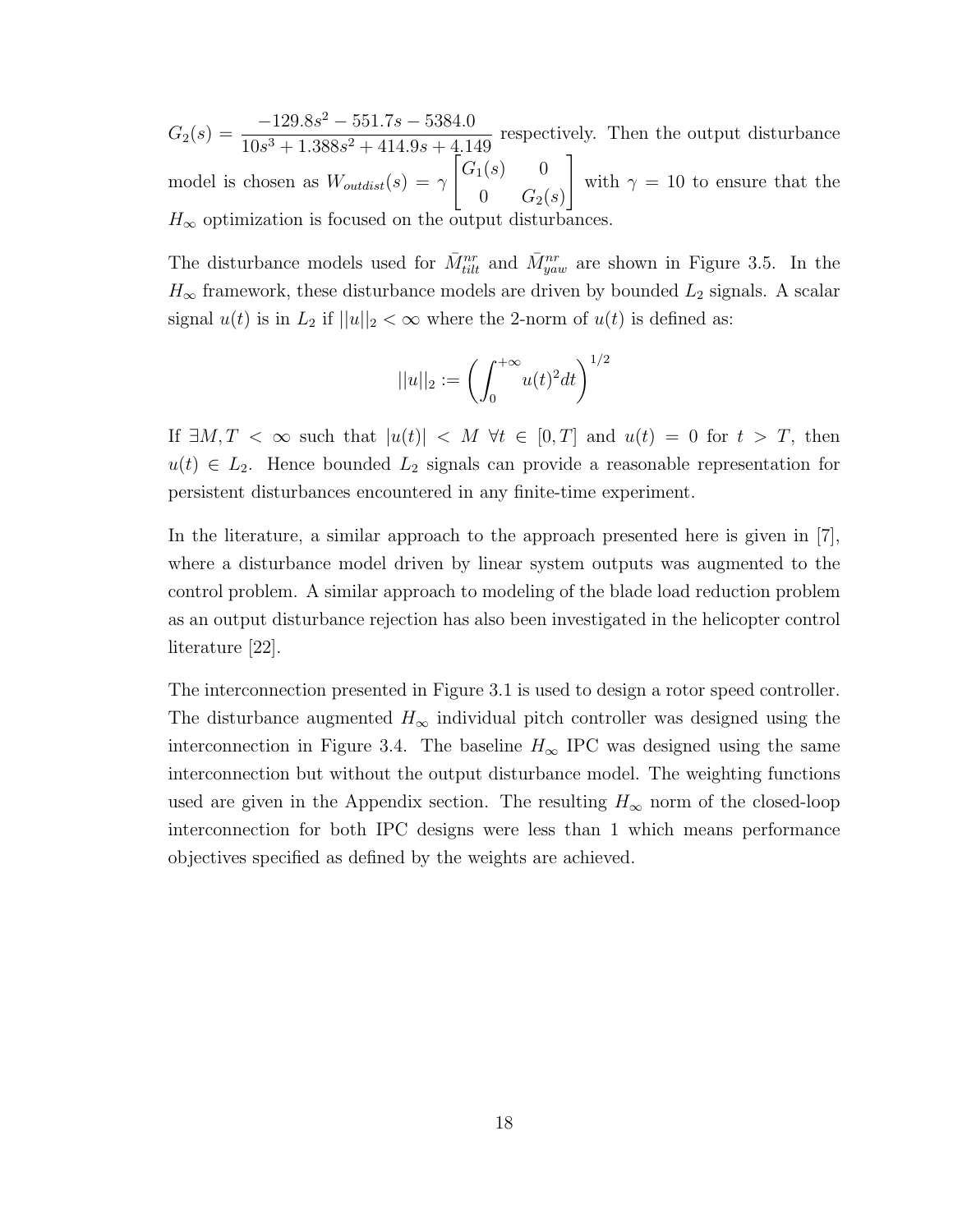

Figure 3.5: Frequency spectrum of output trim trajectories and disturbance models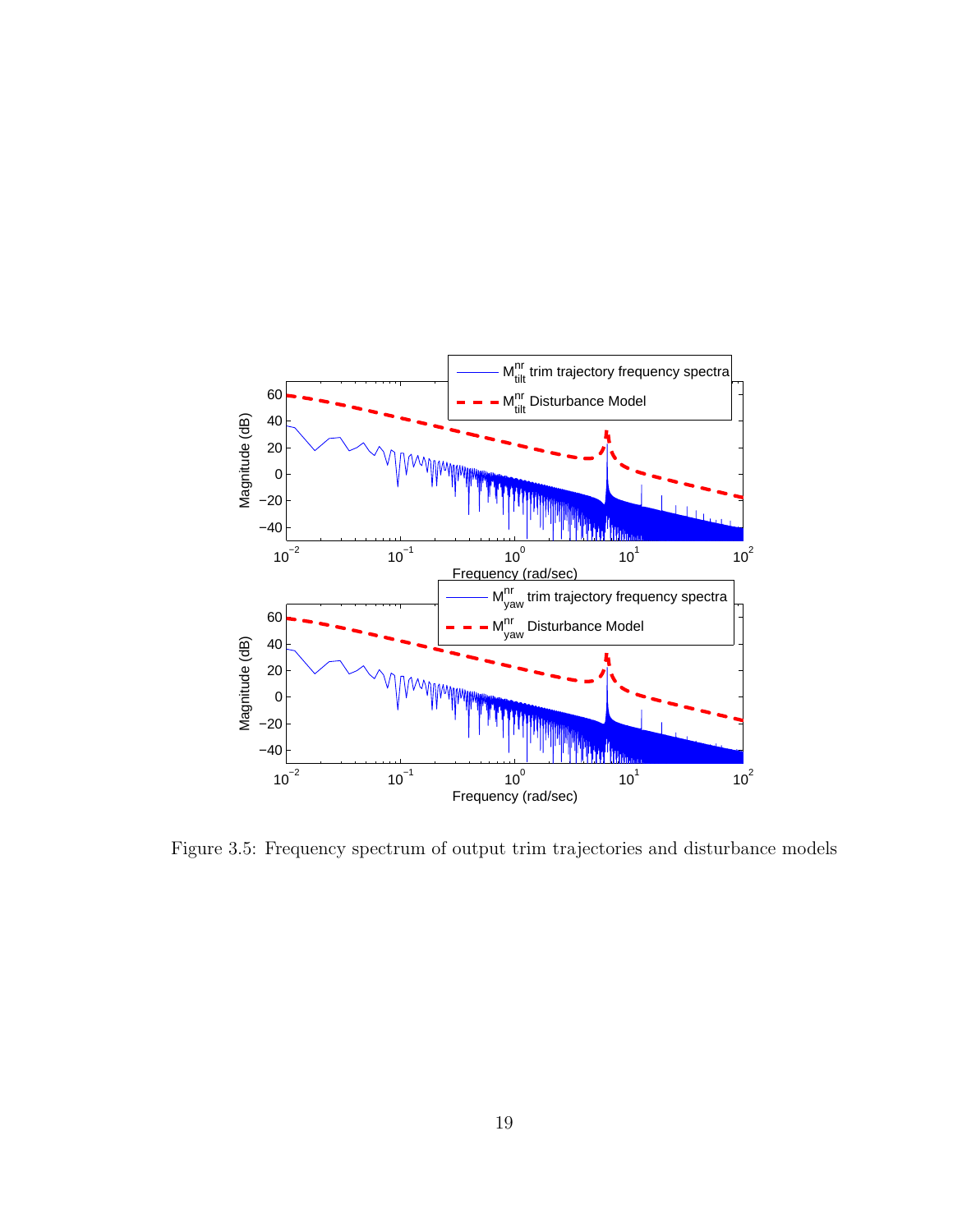#### **Chapter 4**

#### **Results**

bending mode.

#### **4.1 Linear Analysis**

This section compares the two closed-loop systems using linear analysis. Table 4.1 lists the frequencies of wind turbine modes of interest that are used in the analysis.

Table 4.1: Frequencies of System Modes of Interest Description Value Rotor frequency (1p frequency) 2.15 rad/s Tower bending mode frequency 2.55 rad/s

Figure 3.3 shows open and closed-loop Bode plots from the wind disturbance to rotor speed deviation output. The closed-loop Bode plots show notably less gain at lower frequencies where the turbulent wind inputs have their highest magnitude. Both controllers have similar performance including a notch characteristic at the tower natural frequency. This notch characteristic is important to avoid exciting the tower

Figure 4.1 shows the Bode plot from wind disturbance to  $M_{tilt}^{nr}$ . Here the baseline controller shows approximately 68 dB improvement at low frequencies compared with the disturbance augmented controller 86 dB improvement over the open-loop performance at low frequencies. Since the most dominant blade loads caused by 1*p* dynamics of the system get mapped to DC frequency after MBC transformation, both controllers are expected to achieve significant load reduction. The disturbance augmented con-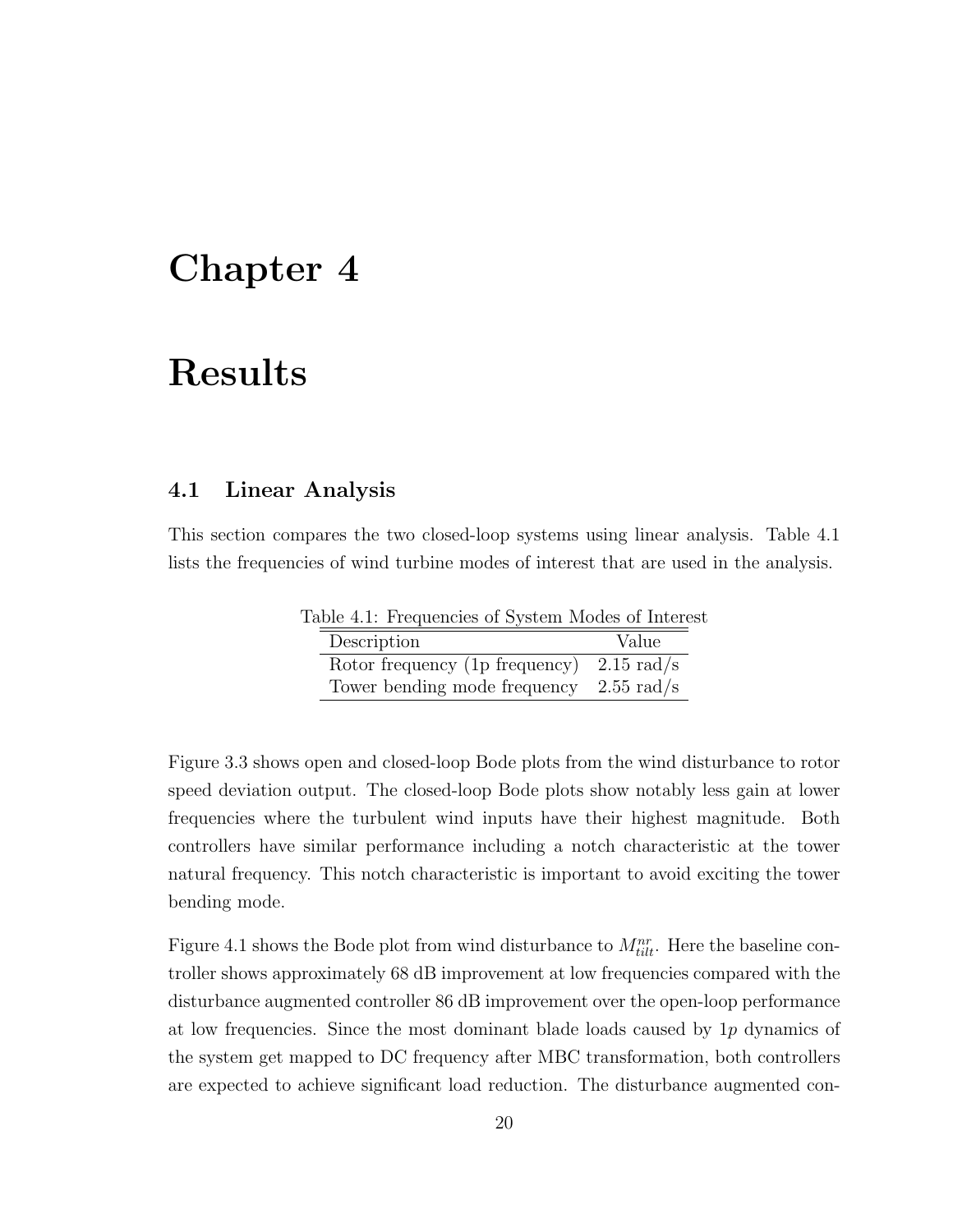

Figure 4.1: Bode Plots from Wind Disturbance to  $M_{tilt}^{nr}$ 

troller shows slightly lower attenuation in the frequency range of 0.1-2.5 rad/s while showing a small improvement around  $3p^{nr}$  frequency of 6.45 rad/s. This is due to low performance penalty at  $3p^{nr}$  by  $W_{perf2}$ .

For  $M_{yaw}^{nr}$ , the baseline controller shows about 65 dB improvement and the disturbance augmented controller shows about 70 dB improvement at low frequencies (Figure 4.2). Characteristics of the controllers in this channel are identical to  $M_{tilt}^{nr}$  channel including the small improvement at the  $3p^{nr}$  frequency by the disturbance augmented controller. These results indicate both controllers are expected to yield important fatigue reduction in yaw channel.

The disturbance augmented controller interconnection presented in Figure 3.4 included two additional disturbance inputs that drive the  $M_{tilt}^{nr}$  and  $M_{yaw}^{nr}$  outputs independently. The total disturbance rejection characteristics of individual pitch controllers depend on rejection of these output disturbances affecting  $M_{tilt}^{nr}$  and  $M_{yaw}^{nr}$ channels as well as rejection of wind disturbances. The Bode plot from disturbance acting on  $M_{tilt}^{nr}$  to  $M_{tilt}^{nr}$  output is given in Figure 4.3 and the yaw channel disturbance is given in Figure 4.4. The baseline controller shows about 45 dB improvement at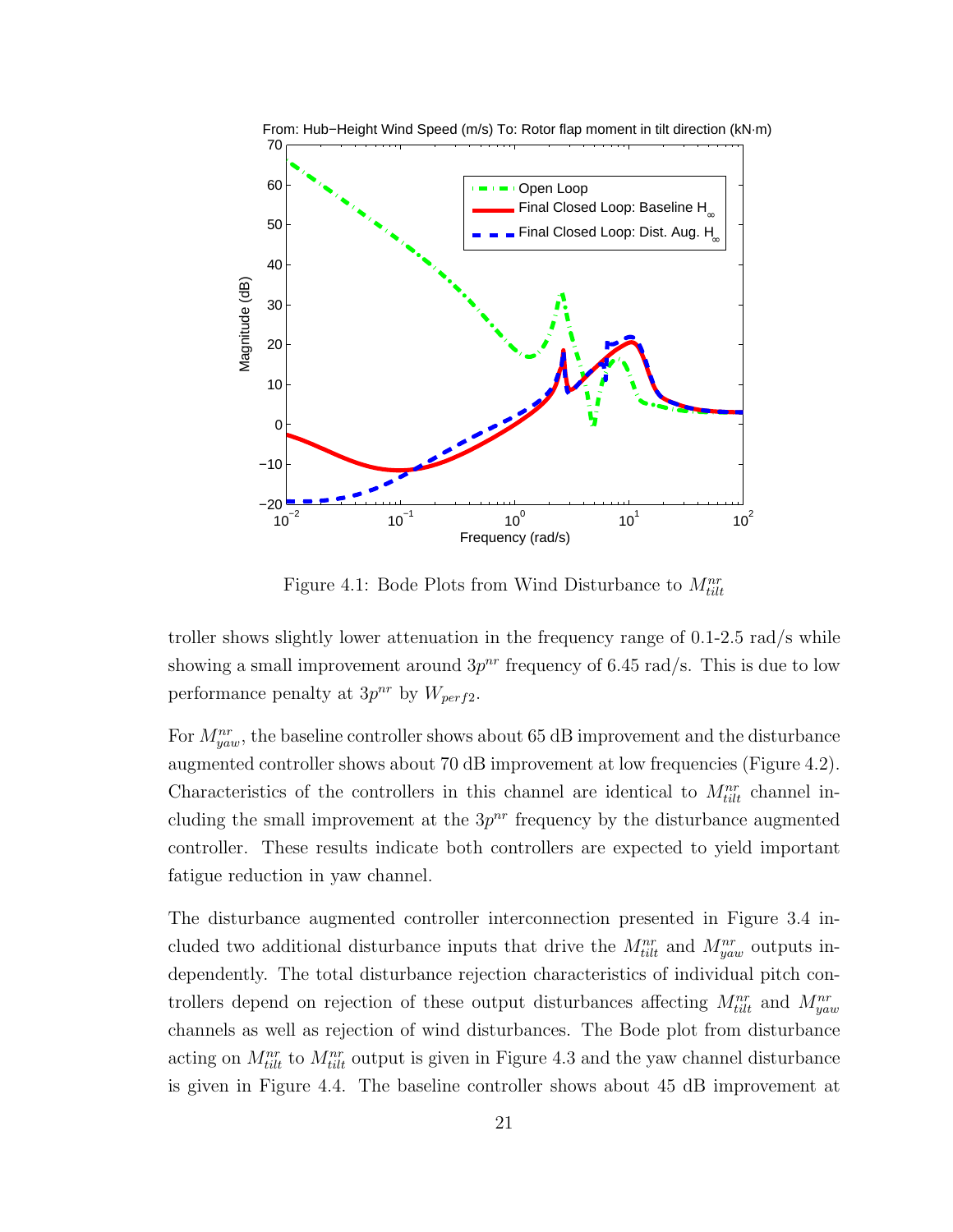

Figure 4.2: Bode Plots from Wind Disturbance to *Mnr yaw*

low frequencies with negligible effect at  $3p^{nr}$  mode in both channels. The disturbance augmented controller achieves an improvement of 65 dB improvement at low frequencies in nonrotating frame and also a limited improvement at  $3p^{nr}$  dynamics just about 3 dB attenuation for both channels.

It is not straightforward to quantify the combined effect of linear disturbance rejection results on the nonlinear system response for arbitrary wind inputs. For steady wind conditions, the disturbance augmented controller is expected to cancel out 1*p* rotor dynamics better in the rotating frame, while 2*p* and 4*p* dynamics are expected to show slight improvement. If increased attenuation of blade oscillations is desired in steady wind conditions, the performance weights on  $M_{tilt}^{nr}$  and  $M_{yaw}^{nr}$  can be increased at  $3p^{nr}$  frequency. This would improve attenuation at  $2p$  and  $4p$  frequencies.

#### **4.2 Nonlinear Wind Turbine Simulations**

The rotor speed and individual pitch controllers are simulated in the high order, 15 DOF nonlinear turbine model in FAST. The yaw dynamics are excluded from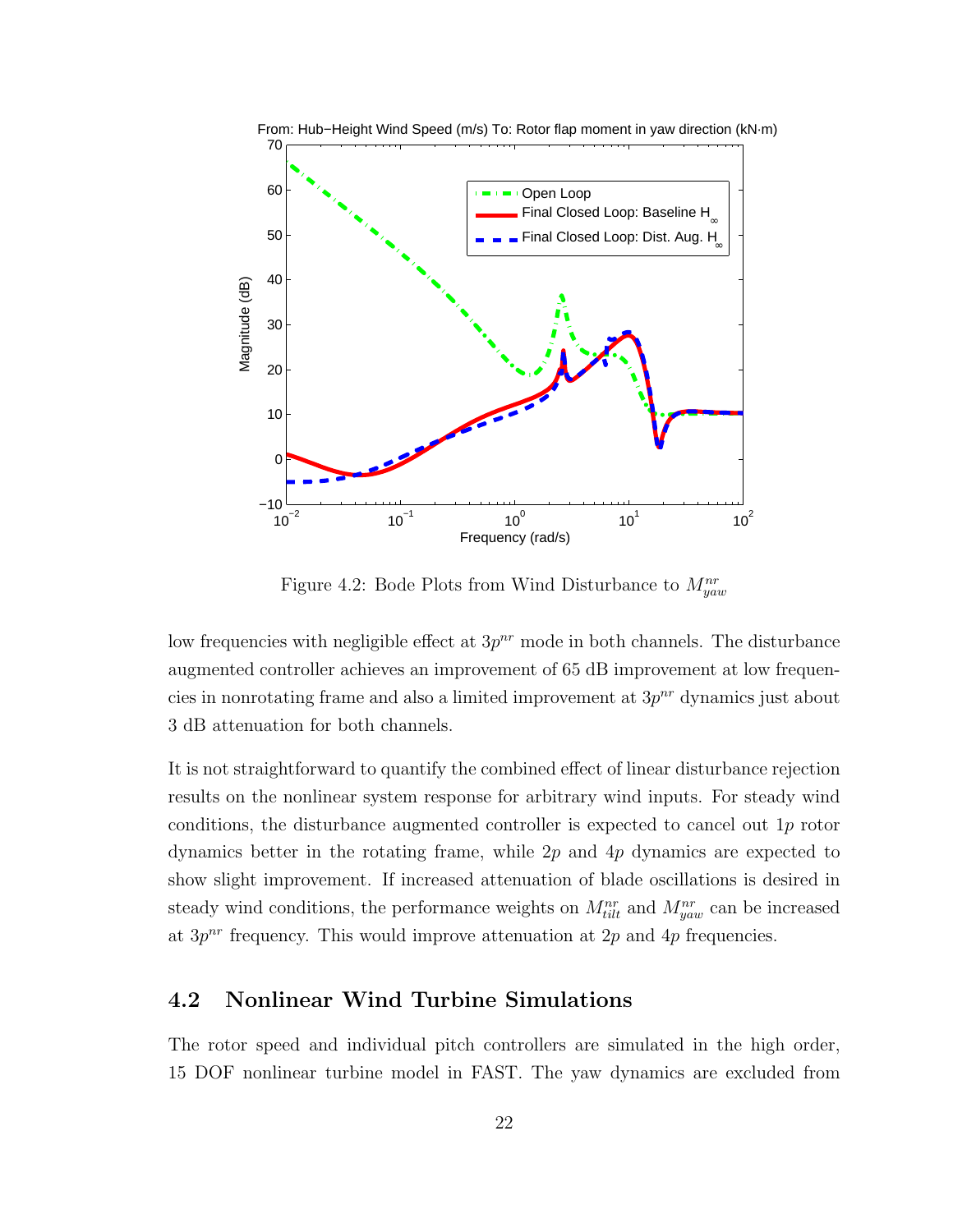

Figure 4.3: Open and Closed Loop Bode Plots for disturbance on  $M_{tilt}^{nr}$  to  $M_{tilt}^{nr}$ 

the nonlinear model as discussed in Section 2.1. The simulations are conducted with steady wind conditions given in Table 2.1, and the addition of  $1\%$  and  $5\%$ turbulence to the steady winds. These turbulence levels are typically considered as low turbulence wind conditions by national and international wind turbine design standards. Dynamic inflow and dynamic stall effects are included in aerodynamic force calculations. The hub-height uniform wind component of the turbulent wind is given in Figure 4.5.

Blade fatigue characteristics are evaluated by comparing blade damage equivalent loads (DEL) using MCrunch [23], assuming a S-N curve (cyclic stress (S) versus number of cycles to failure  $(N)$ ) slope of 10. Rotor speed tracking error is compared by calculating root-mean-square (RMS) deviations from the rated rotor speed using the time domain simulation results. The actuator usage is compared in time domain using the maximum value of pitch rate and RMS value of pitch rate of blades. The results are summarized in Table 4.2. Tower fatigue in fore-aft direction is also calculated to validate that the control law does not adversely affect the tower loads.

The power spectral density (PSD) obtained using the p-Welch algorithm of root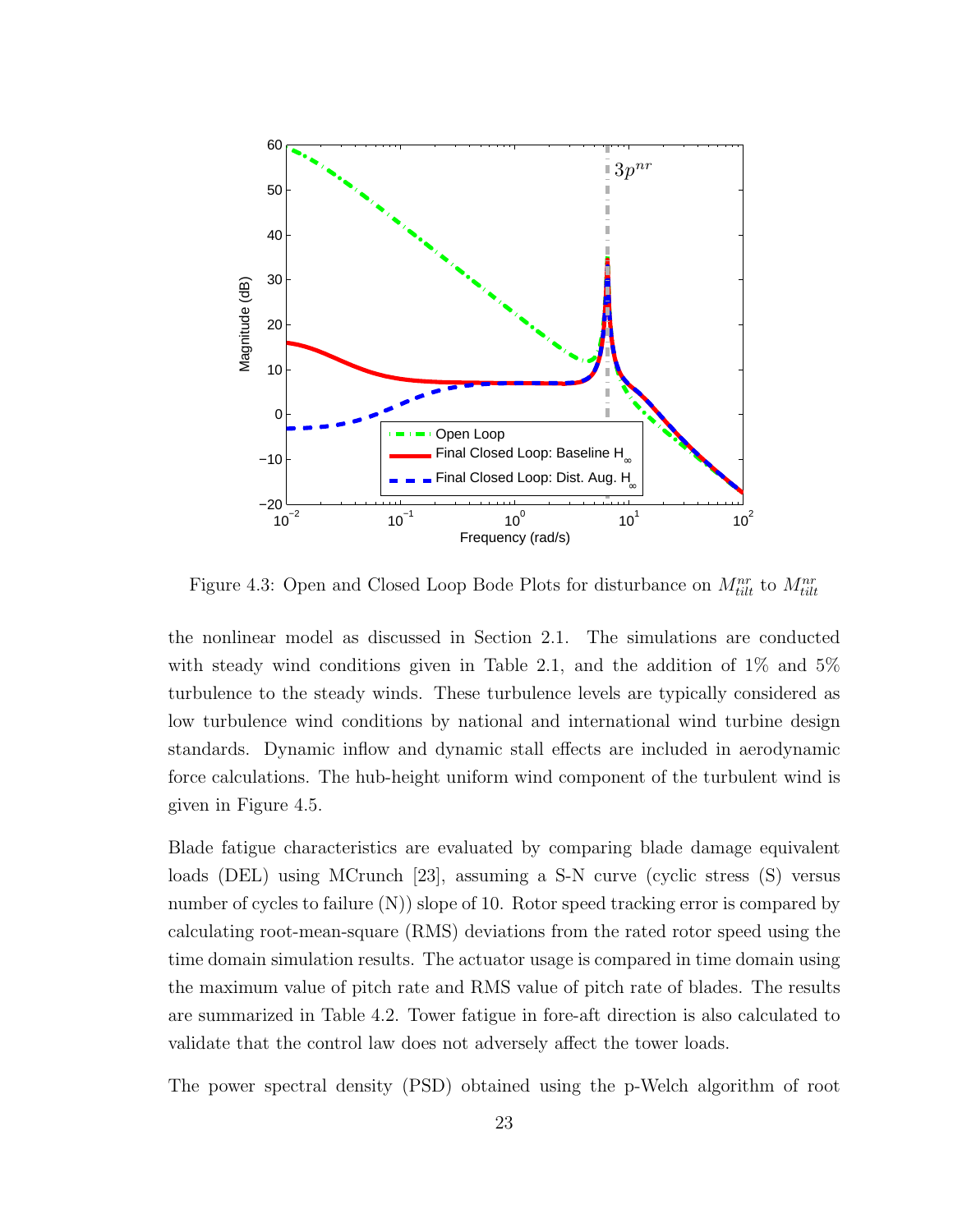

Figure 4.4: Open and Closed Loop Bode Plots for disturbance on *Mnr yaw* to *Mnr yaw*

bending moment of Blade 1 is presented in Figure 4.6 for steady wind conditions. Data sets for each simulation are divided into 12 segments with 50% overlap and a Hamming window is used as the window function. Figure 4.6 shows that under steady wind conditions most of the blade loading occurs at multiples of the rotor frequency, i.e. 1*p*,2*p*,3*p*,4*p*, and at the tower natural frequency. The disturbance augmented controller almost completely cancels out the 1*p* component of the load as well as improving results at 2*p* and 4*p* significantly. This agrees well with the choice of performance weight  $W_{perf2}$  which was heavily penalizing  $0p^{nr}$  in nonrotating frame. Even though the  $W_{perf2}$  did not have a significant gain at  $3p^{nr}$ , the disturbance model has included  $3p^{nr}$  components of the persistent disturbances. Hence controller shows some improvements at  $3p^{nr}$  mode in nonrotating frame as well, which carries loads from 2*p* and 4*p* dynamics of the rotation as summarized in Table 3.1. If further reduction of loads at these frequencies are desired, the gain of the *Wperf*<sup>2</sup> can be modified to have a higher gain at  $3p^{nr}$  frequency. The PSD of only the speed-regulated turbine (no IPC) is not included here since it carried a substantially large 1*p* and 2*p* components that rendered all other details of the plot indistinguishable. The peaks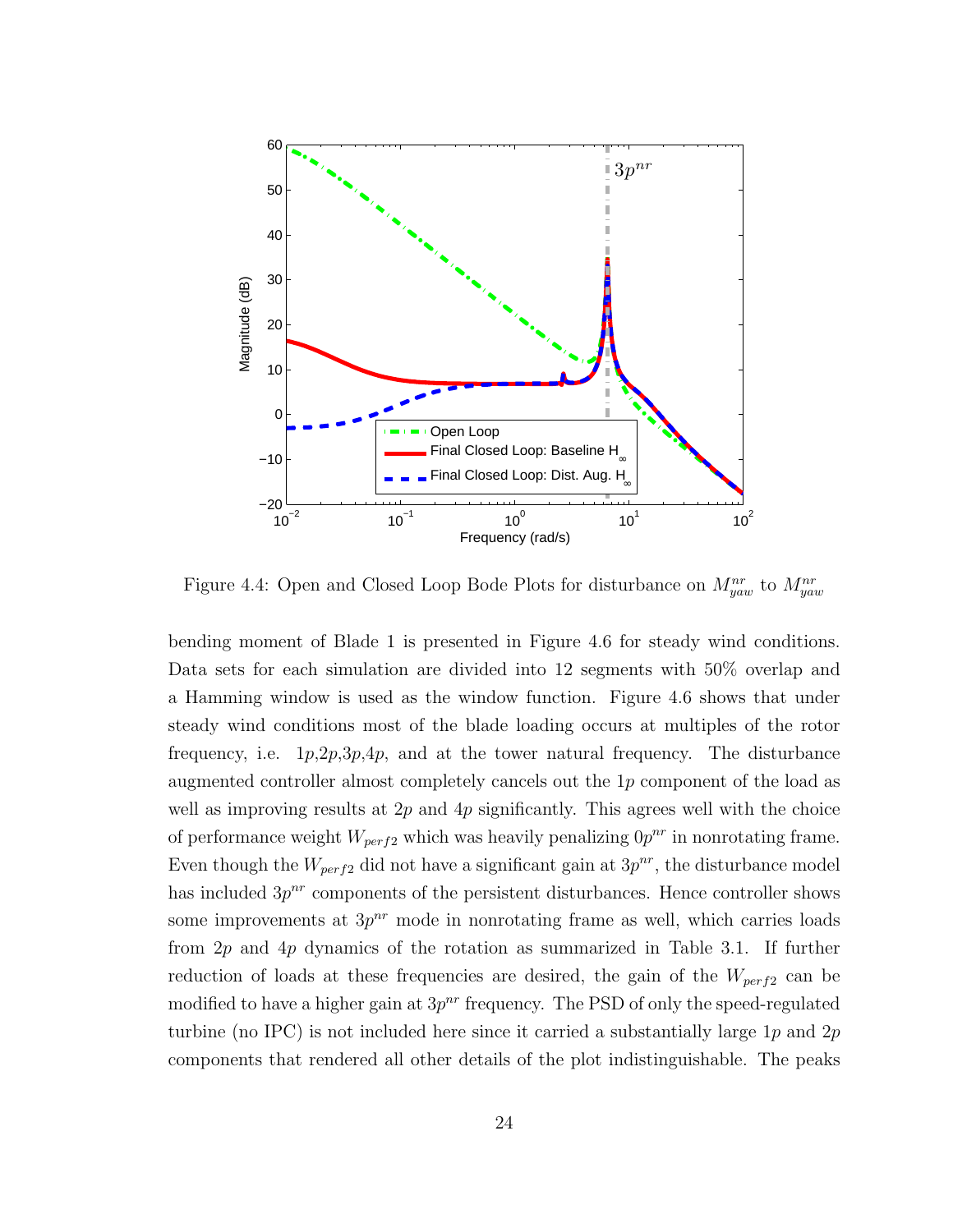

Figure 4.5: Hub-height wind disturbances used in simulations

of the PSD of the only speed regulated turbine occurred at 500000 for 1*p* and 2100 for 2*p* frequency compared to the values observed in Figure 4.6.

The PSD of Blade 1 root bending moment due to 1% turbulent wind conditions is presented in Figure 4.7. Figure 4.7 shows that with the inclusion of 1% turbulence, the peaks of the PSD no longer just occur at multiples of rotor frequency but also at frequencies where wind turbulence carries energy. Improvements by the disturbance augmented controller are still distinguishable at multiples at rotor frequencies. But the percentage-wise improvement is decreased due to increasing contribution to fatigue from  $M_{avg}^{nr}$  channel as well as loads at a wider frequency band in  $M_{yaw}^{nr}$  and *Mnr tilt*.

The PSD of Blade 1 root bending moment under 5% turbulence is presented in Figure 4.8. At this point, improvements by disturbance augmentation are no longer distinguishable. The effects of wind turbulence are more pronounced and most of the blade loads are occurring at the low frequency range between 0 rad/s and 1 rad/s. Improvements by disturbance augmentation are indistinguishable and both controllers yield similar DEL.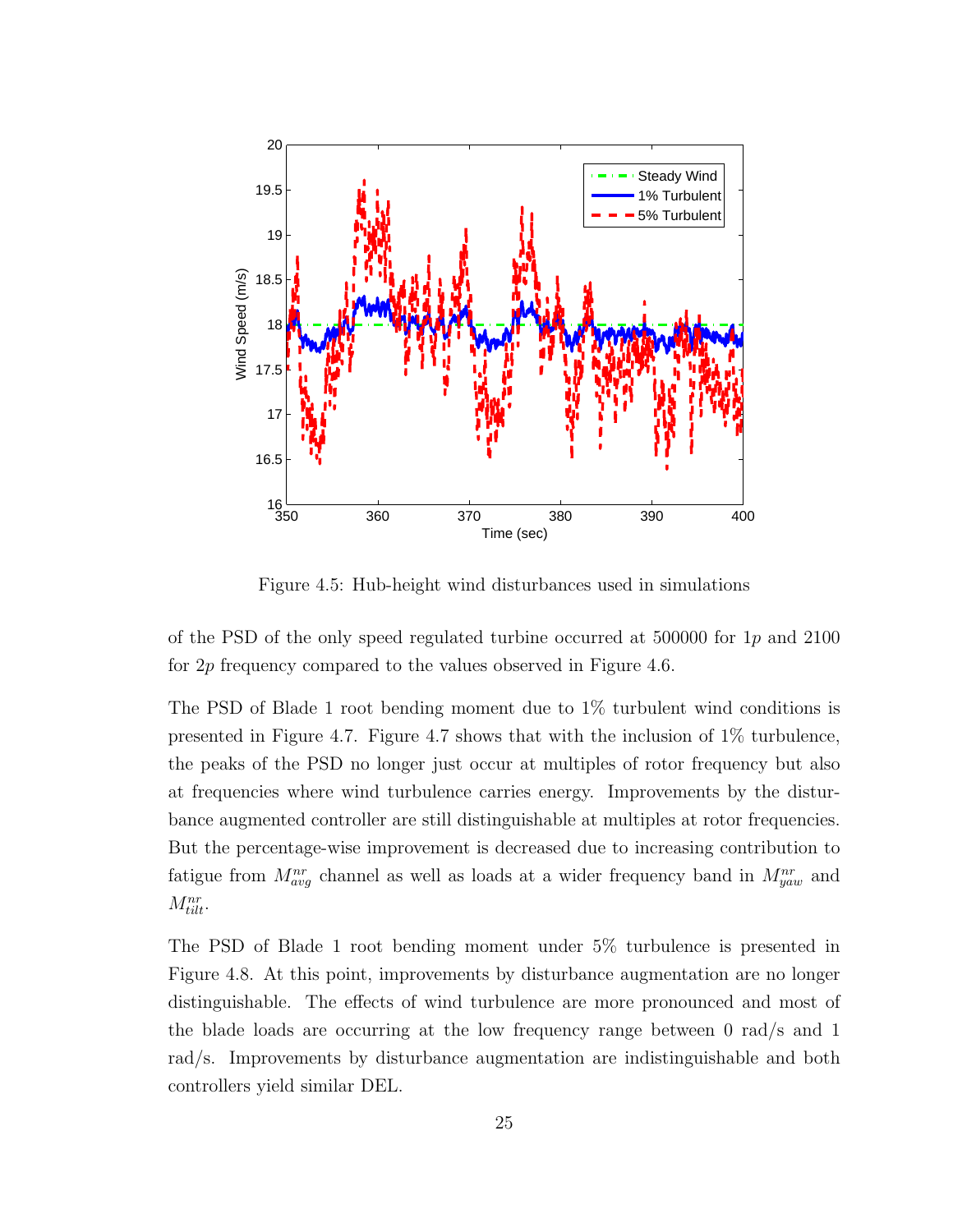| Description                            | Baseline $H_{\infty}$ | Dist. Aug. $H_{\infty}$ |
|----------------------------------------|-----------------------|-------------------------|
| Steady Wind                            |                       |                         |
| Blade root flapwise DEL                | 38.52                 | 33.07                   |
| Tower fore-aft bending DEL             | 130                   | 132.7                   |
| RMS Rotor Speed Error $\text{rad/s}$   | 0.033                 | 0.033                   |
| RMS Pitch Rate $\text{(rad/s)}$        | 0.036                 | 0.036                   |
| Max Pitch Rate $\text{(rad/s)}$        | 0.063                 | 0.064                   |
| $1\%$ Turbulent Wind                   |                       |                         |
| Blade root flapwise DEL                | 100.2                 | 98.80                   |
| Tower fore-aft bending DEL             | 538.8                 | 539.8                   |
| RMS Rotor Speed Error $\text{rad/s}$   | 0.059                 | 0.059                   |
| RMS Pitch Rate $\text{(rad/s)}$        | 0.037                 | 0.037                   |
| Max Pitch Rate $\text{(rad/s)}$        | 0.078                 | 0.080                   |
| 5\% Turbulent Wind                     |                       |                         |
| Blade root flapwise DEL                | 452.7                 | 453.2                   |
| Tower fore-aft bending DEL             | 2687                  | 2692                    |
| RMS Rotor Speed Error $(\text{rad/s})$ | 0.265                 | 0.265                   |
| RMS Pitch Rate $\text{(rad/s)}$        | 0.042                 | 0.042                   |
| Max Pitch Rate $(\text{rad/s})$        | 0.146                 | 0.155                   |

Table 4.2: Controller Performance Comparison for Nonlinear Simulations

The PSD of the  $M_{avg}^{nr}$  and  $M_{tilt}^{nr}$  channels under steady, 1% turbulent and 5% turbulent wind are given in Figure 4.9 and 4.10 respectively. Figure 4.10 shows that the asymmetrical loads on rotor are spread over a wider frequency range in  $M_{tilt}^{nr}$ channel. Figure 4.9 shows that the ratio of the loads in  $M_{avg}^{nr}$  channel to the loads in  $M_{tilt}^{nr}$  channel increases rapidly. Hence any improvement obtained in  $M_{tilt}^{nr}$  and  $M_{yaw}^{nr}$  channels becomes less significant as the bending moment of Blade 1 is  $M_1 =$  $M_{avg}^{nr} + sin(\psi_r(t))M_{avg}^{nr} + cos(\psi_r(t))M_{yaw}^{nr}$  from Eqs. 2.10 and 2.12. Both of these issues are effects not addressed by the disturbance model augmentation since disturbance augmented design achieves load reduction improvements only at the multiples of the rotor frequency in the  $M_{tilt}^{nr}$  and  $M_{yaw}^{nr}$  channels. Thus the diminishing importance of the load reduction obtained through disturbance augmented design is regardless of the design of the disturbance augmented controller. Moreover, this phenomena even occurs at low turbulence levels such as 1% which is typically lower than the turbulence levels observed at wind farms.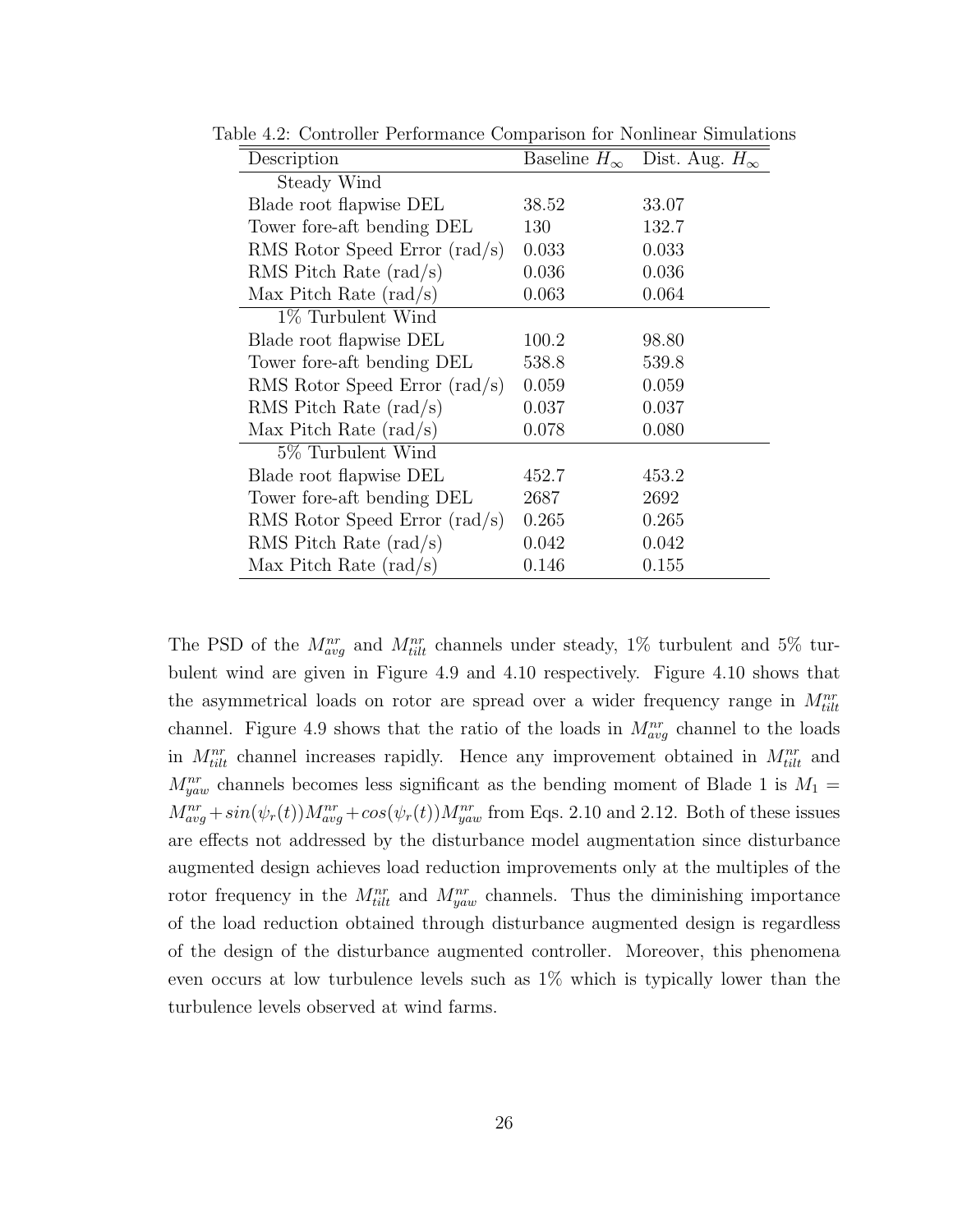

Figure 4.6: PSD of Blade 1 Root Bending Moment under steady wind conditions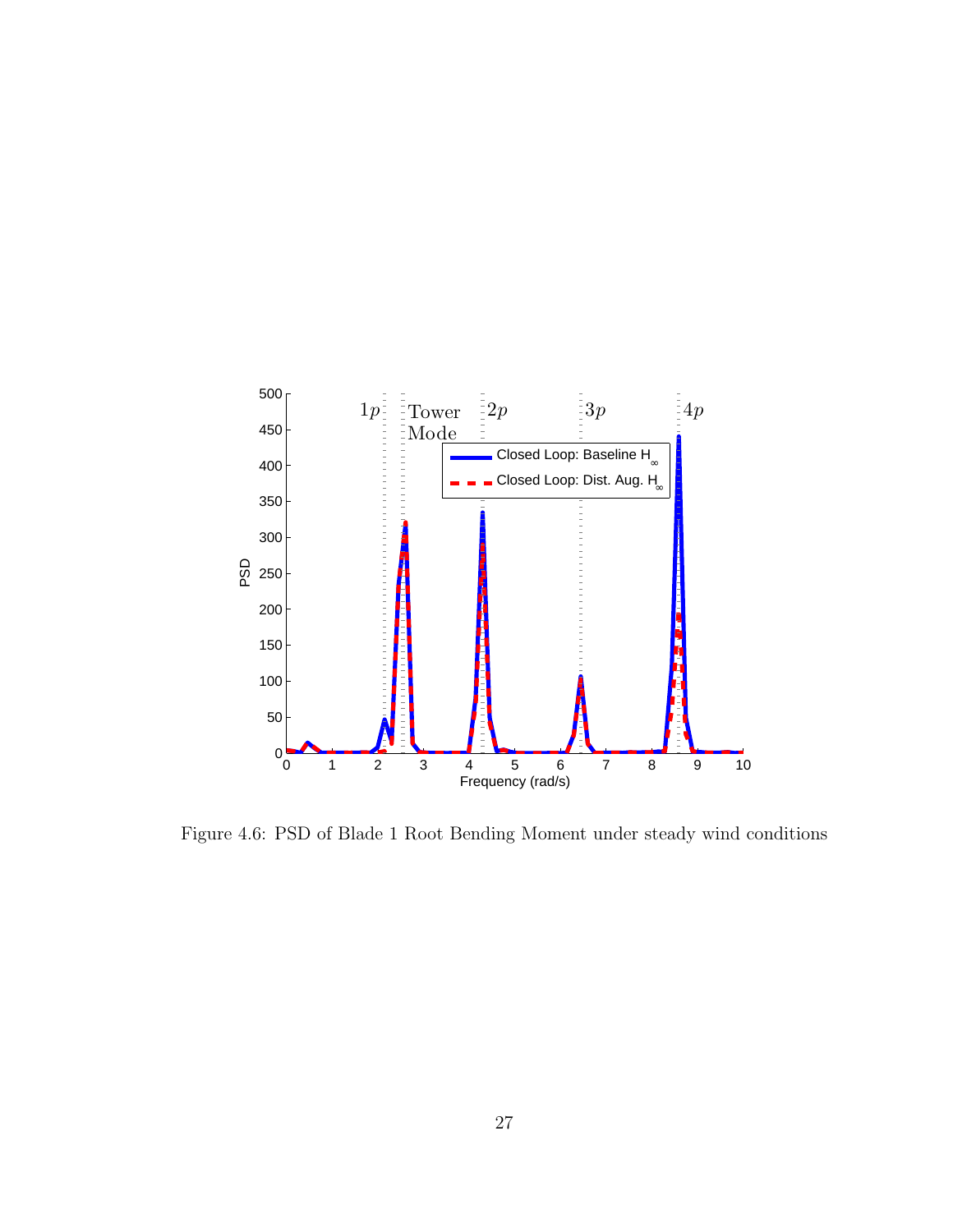

Figure 4.7: PSD of Blade 1 Root Bending Moment under 1% turbulent wind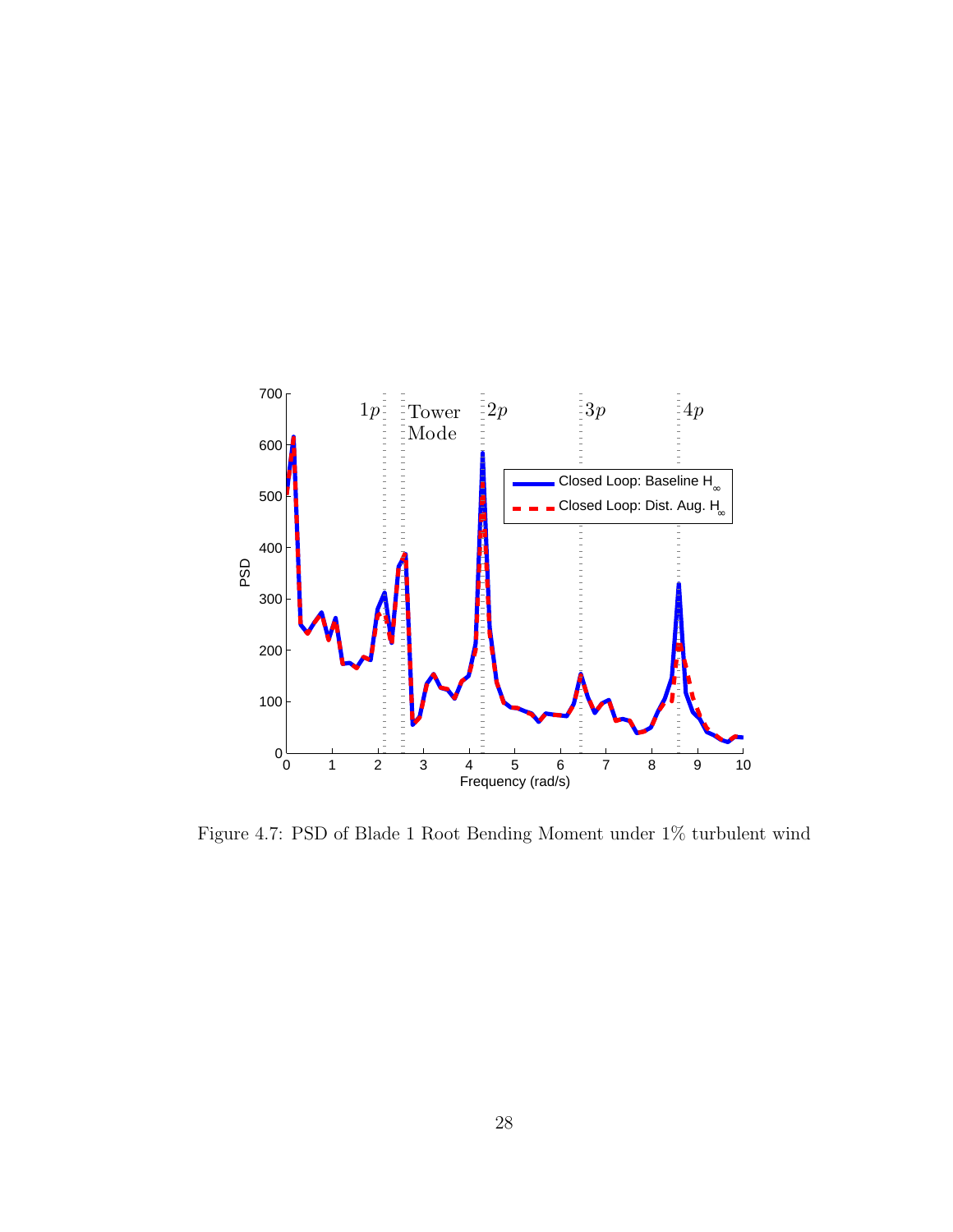

Figure 4.8: PSD of Blade 1 Root Bending Moment under 5% turbulent wind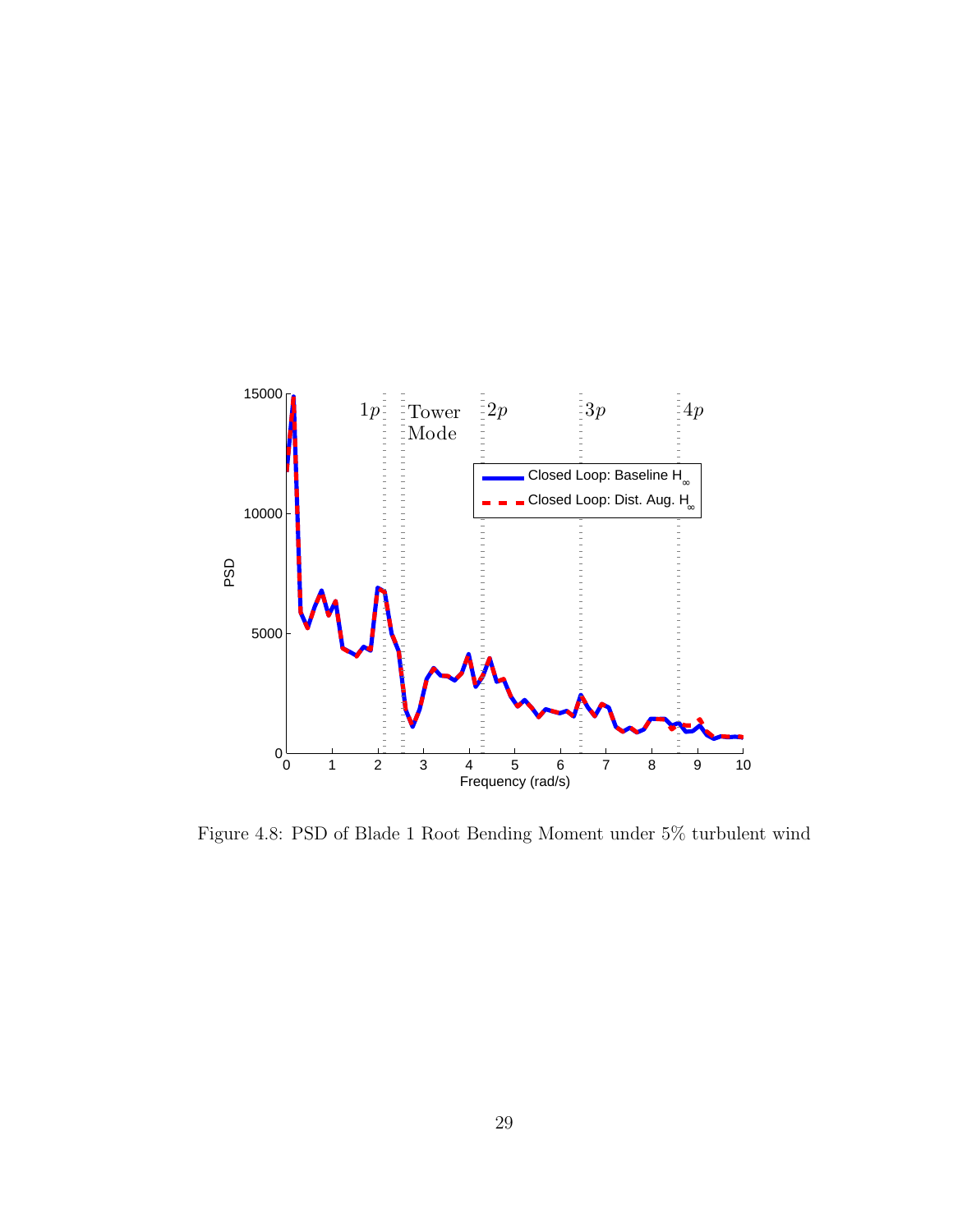

Figure 4.9: The PSD of *Mavg* Channel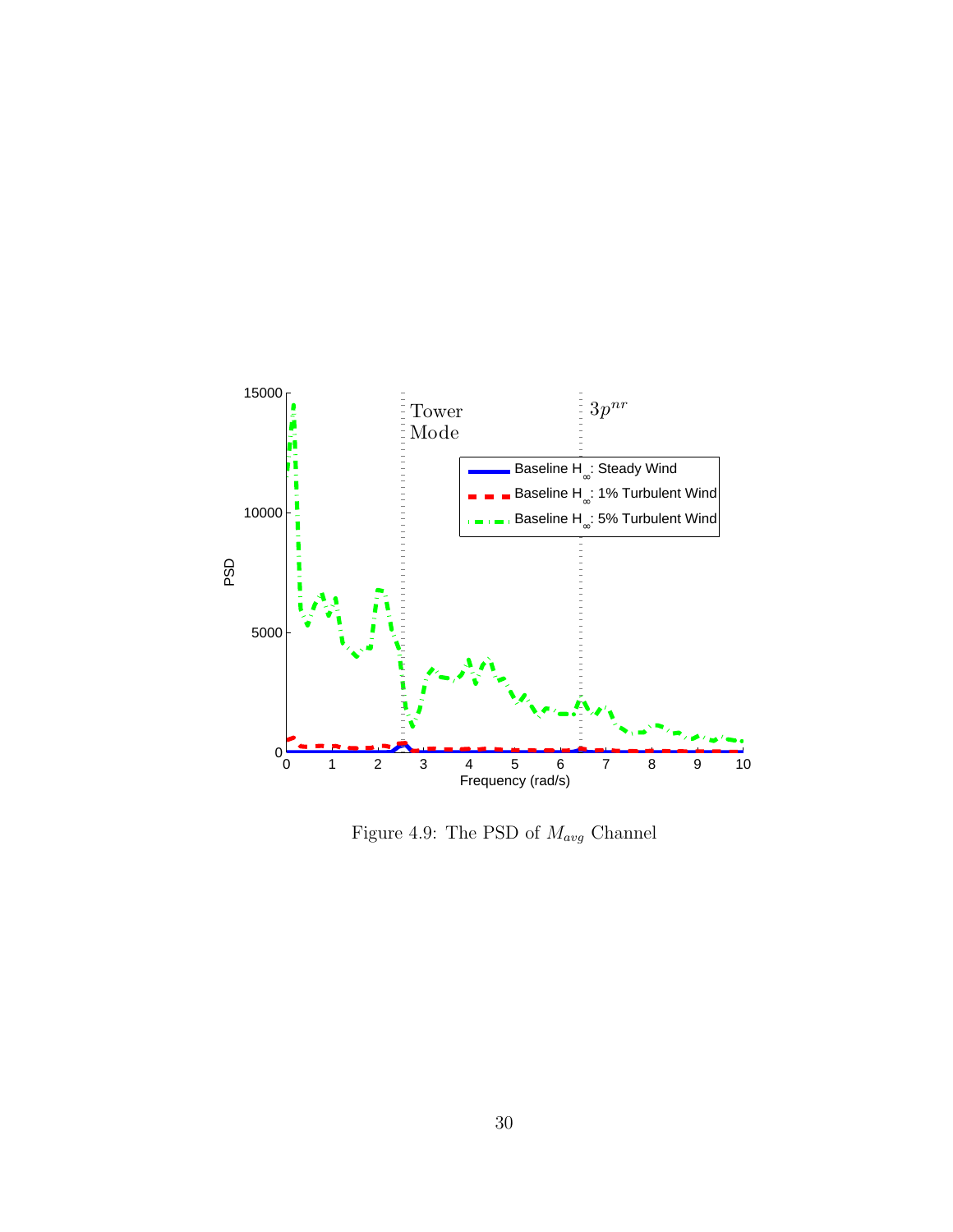

Figure 4.10: The PSD of  $M_{tilt}$  Channel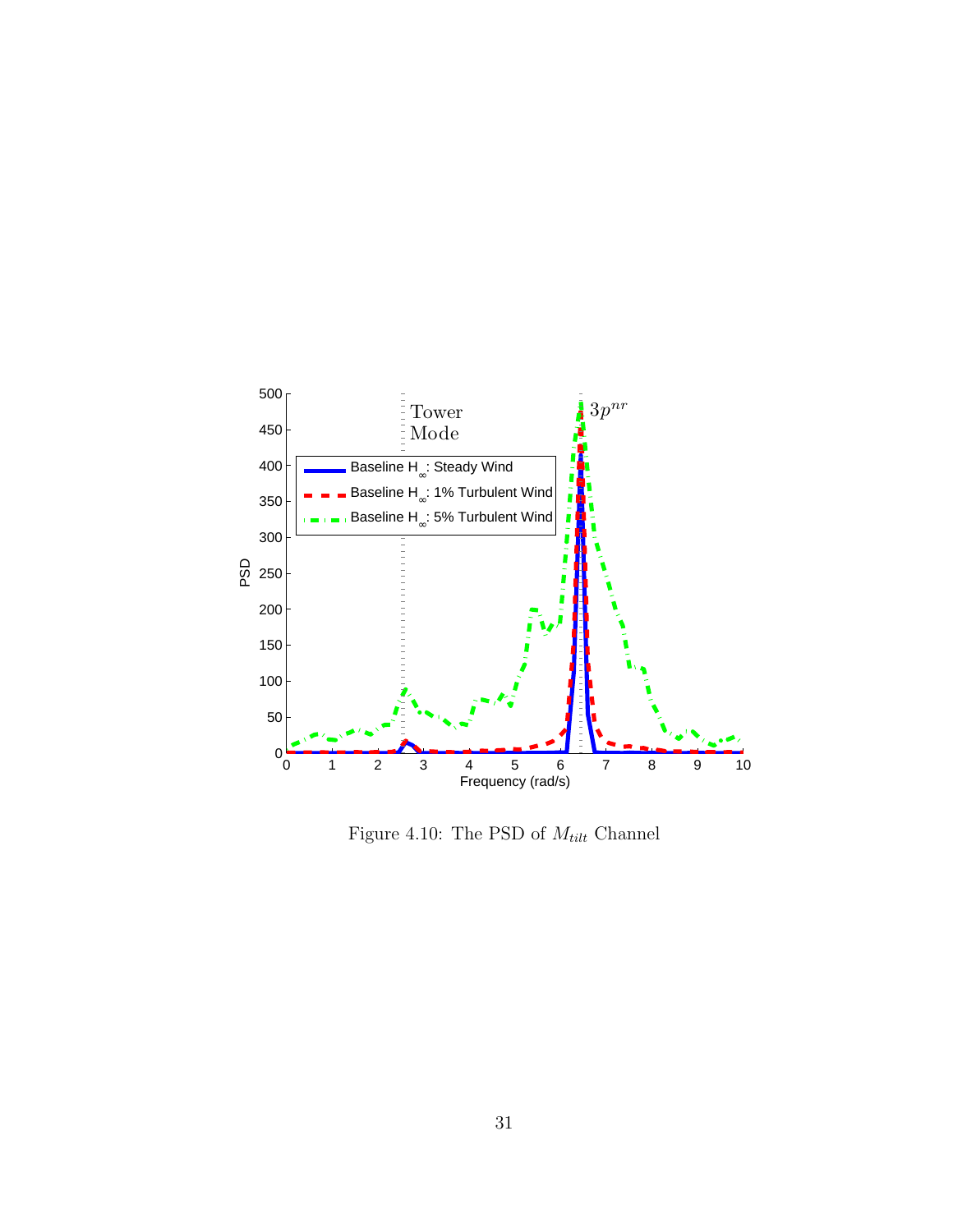### **Chapter 5**

### **Conclusions**

This paper investigates the effects of disturbance model augmentation for individual pitch control design. In the literature, disturbance augmentation is used for accommodating persistent disturbances causing loads at the multiples of the rotor frequency. A baseline  $H_{\infty}$  controller was designed for individual pitch control and compared to a second controller that incorporates a disturbance model into design procedure. The effects of the added disturbance model were investigated through linear analysis as well as nonlinear simulations presented in time and frequency domains. Results show that augmenting the disturbance model yields performance improvements at steady and low turbulent wind conditions. Though both controllers yield similar performance characteristics as the turbulence increases. This is due to the high collective loading of the blades caused by turbulence which is not addressed by the IPC algorithms. In addition, as energy from the turbulent wind conditions spreads through a broader frequency spectrum, improvements obtained at multiples of the rotor frequency are less important. Hence disturbance model augmentation may not yield expected performance improvements under turbulent wind conditions.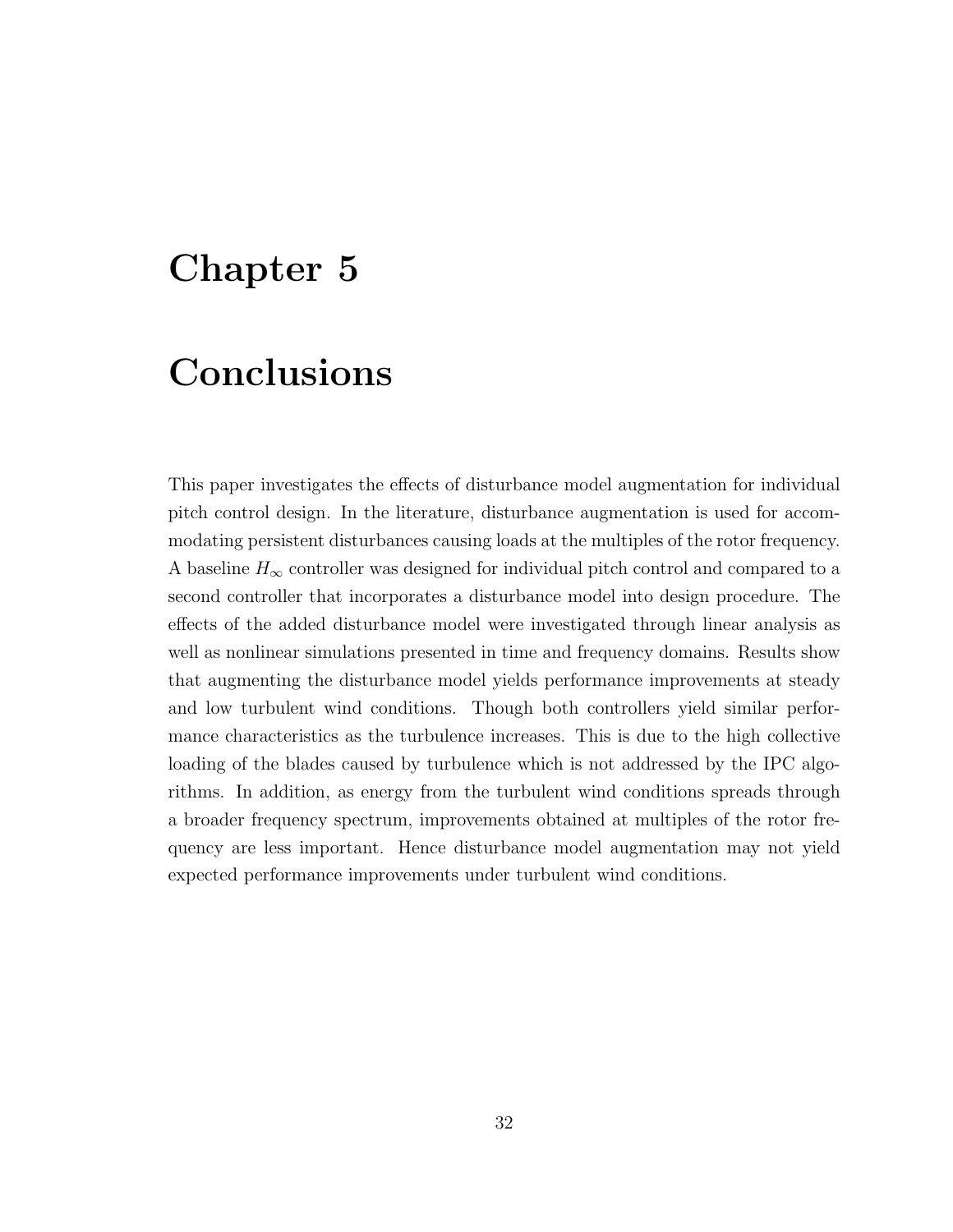#### **Acknowledgments**

This work was supported by the University of Minnesota Institute on the Environment, IREE Grant No. RS-0039-09, the US Department of Energy Contract No. DE-EE0002980 and the US National Science Foundation under Grant No. NSF-CNS-0931931. Any opinions, findings, and conclusions or recommendations expressed in this material are those of the author(s) and do not necessarily reflect the views of the University of Minnesota, Department of Energy or National Science Foundation.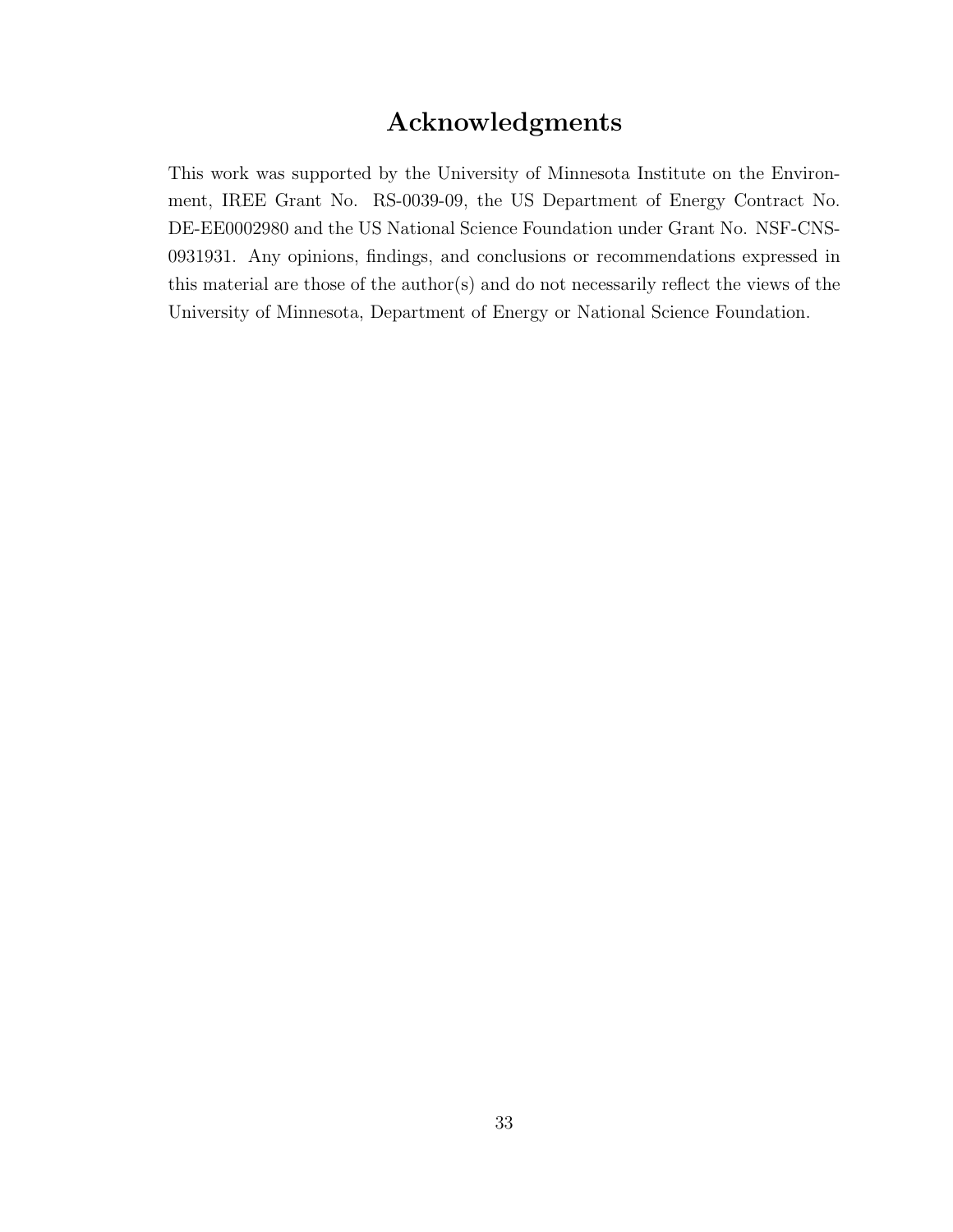## **Bibliography**

- [1] Bossanyi, E. A., "The design of closed loop controllers for wind turbines," *Wind Energy*, Vol. 3, No. 3, 2000, pp. 149–163.
- [2] Bossanyi, E. A., "Individual Blade Pitch Control for Load Reduction," *Wind Energy*, Vol. 6, No. 2, 2003, pp. 119–128.
- [3] Geyler, M. and Caselitz, P., "Robust Multivariable Pitch Control Design for Load Reduction on Large Wind Turbines," *Journal of Solar Energy Engineering*, Vol. 130, No. 3, 2008, pp. 031014.
- [4] Johnson, C. D., "Theory of Disturbance-Accommodating Controllers," *Control and Dynamic Systems*, Vol. 12, 1976, pp. 387–489.
- [5] Stol, K. A. and Balas, M. J., "Periodic Disturbance Accommodating Control for Blade Load Mitigation in Wind Turbines," *Journal of Solar Energy Engineering*, Vol. 125, No. 4, 2003, pp. 379–385.
- [6] Wright, A. D. and Balas, M. J., "Design of Controls to Attenuate Loads in the Controls Advanced Research Turbine," *Journal of Solar Energy Engineering*, Vol. 126, No. 4, 2004, pp. 1083–1091.
- [7] Laks, J. H., Pao, L. Y., and Wright, A. D., "Control of Wind Turbines: Past, Present, and Future," *Proceedings of American Control Conference*, St. Louis, Missouri, 2009, pp. 2096–2103.
- [8] Stol, K. A., *Dynamics Modeling and Periodic Control of Horizontal-Axis Wind Turbines*, Ph.D. thesis, University of Colorado at Boulder, Boulder, Colorado, 2001.
- [9] Johnson, W., *Helicopter Theory*, Princeton University Press, 1st ed., 1980.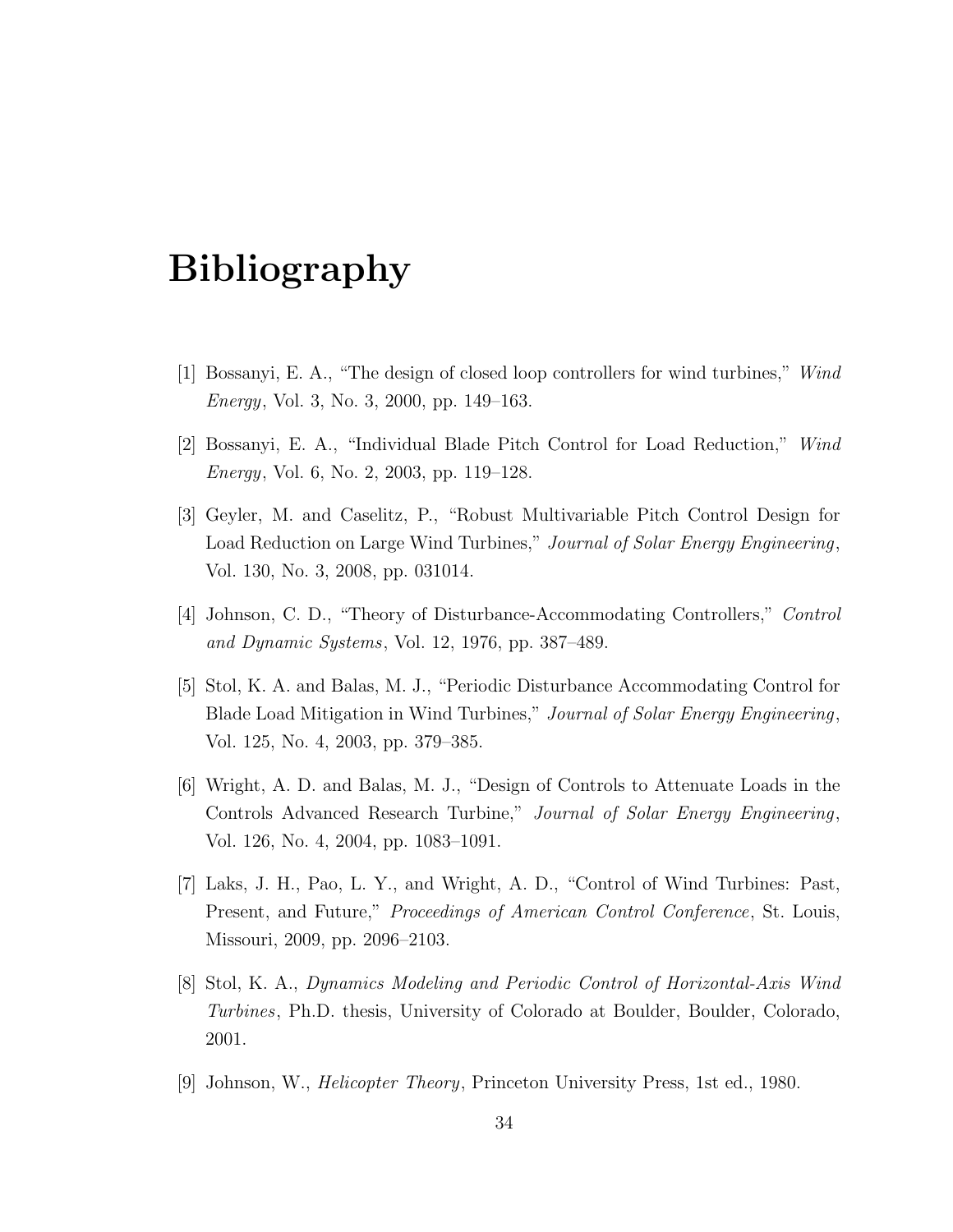- [10] Coleman, R. and Feingold, A., "Theory of Self-excited Mechanical Oscillations of Helicopter Rotors with Hinged Blades," Tech. rep., NASA, 1958.
- [11] Stol, K. A., Moll, H.-G., Bir, G., and Namik, H., "A comparison of multiblade coordinate transformation and direct periodic techniques for wind turbine control design," *Proceedings of the 47th AIAA/ASME*, Orlando, Florida, 2009, pp. AIAA–2009–479.
- [12] Jonkman, J. M. and Buhl, J. M. L., *FAST User's Guide*, National Renewable Energy Laboratory, Golden, Colorado, 2005.
- [13] Hansen, A. C., *Users Guide to the Wind Turbine Dynamics Computer Programs YawDyn and AeroDyn for ADAMS version 11.0* , Mech. Eng. Dept. University of Utah, Golden, Colorado, 1998.
- [14] Stol, K. and Balas, M., "Full-State Feedback Control of a Variable-Speed Wind Turbine: A Comparison of Periodic and Constant Gains," *Journal of Solar Energy Engineering*, Vol. 123, No. 4, 2001, pp. 319–326.
- [15] Selvam, K., Kanev, S., van Wingerden, J. W., van Engelen, T., and Verhaegen, M., "Feedback-feedforward individual pitch control for wind turbine load reduction," *International Journal of Robust and Nonlinear Control*, Vol. 19, No. 1, 2008, pp. 72–91.
- [16] Bir, G., "Multi-Blade Coordinate Transformation and Its Applications to Wind Turbine Analysis," *AIAA Wind Energy Symposium*, Reno, Nevada, 2008, pp. AIAA–2008–1300.
- [17] Doyle, J., Glover, K., Khargonekar, P., and Francis, B., "State-space solutions to standard  $H_2$  and  $H_\infty$  control problems," *IEEE Transactions on Automatic Control*, Vol. 34, No. 8, aug 1989, pp. 831–847.
- [18] Zhou, K., Doyle, J. C., and Glover, K., *Robust and Optimal Control*, Prentice Hall, 1st ed., 1996.
- [19] IEC 61400-1, "Wind turbines-Part 1: Design requirements," Tech. rep., International Electrotechnical Commission, 8 2005.
- [20] Burton, T., Sharpe, D., Jenkins, N., and Bossanyi, E., *Wind Energy Handbook*, John Wiley & Sons, 1st ed., 2001.